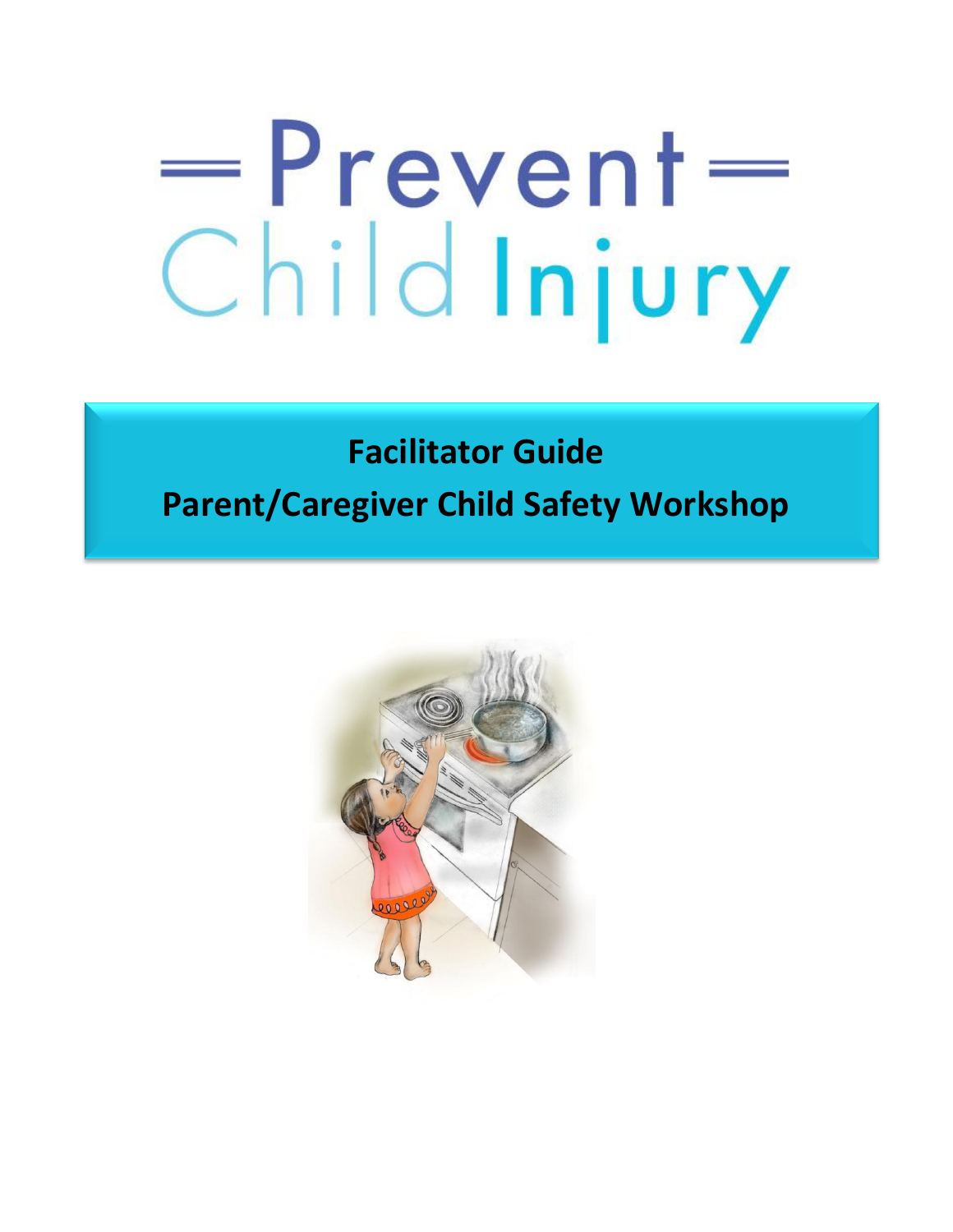#### **Our Team**

- Brock University Behaviour Health Sciences Research Lab
- County of Oxford Department of Public Health and Emergency Services
- Kingston, Frontenac and Lennox & Addington Public Health
- Niagara Region Public Health
- Ontario Injury Prevention Resource Centre
- Peterborough County-City Health Unit
- The Regional Municipality of York, Community & Health Services Department, Public Health Branch
- Thunder Bay District Health Unit
- Toronto Public Health

#### **Acknowledgements**

The above organizations would like to thank Public Health Ontario (PHO) and the Ontario Neurotrauma Foundation (ONF) for its support of this project. The team gratefully acknowledges funding received from ONF and PHO through the Locally Driven Collaborative Projects program.

#### **Disclaimer**

The views expressed in this publication are the views of the authors and do not necessarily reflect those of Public Health Ontario or the Ontario Neurotrauma Foundation.





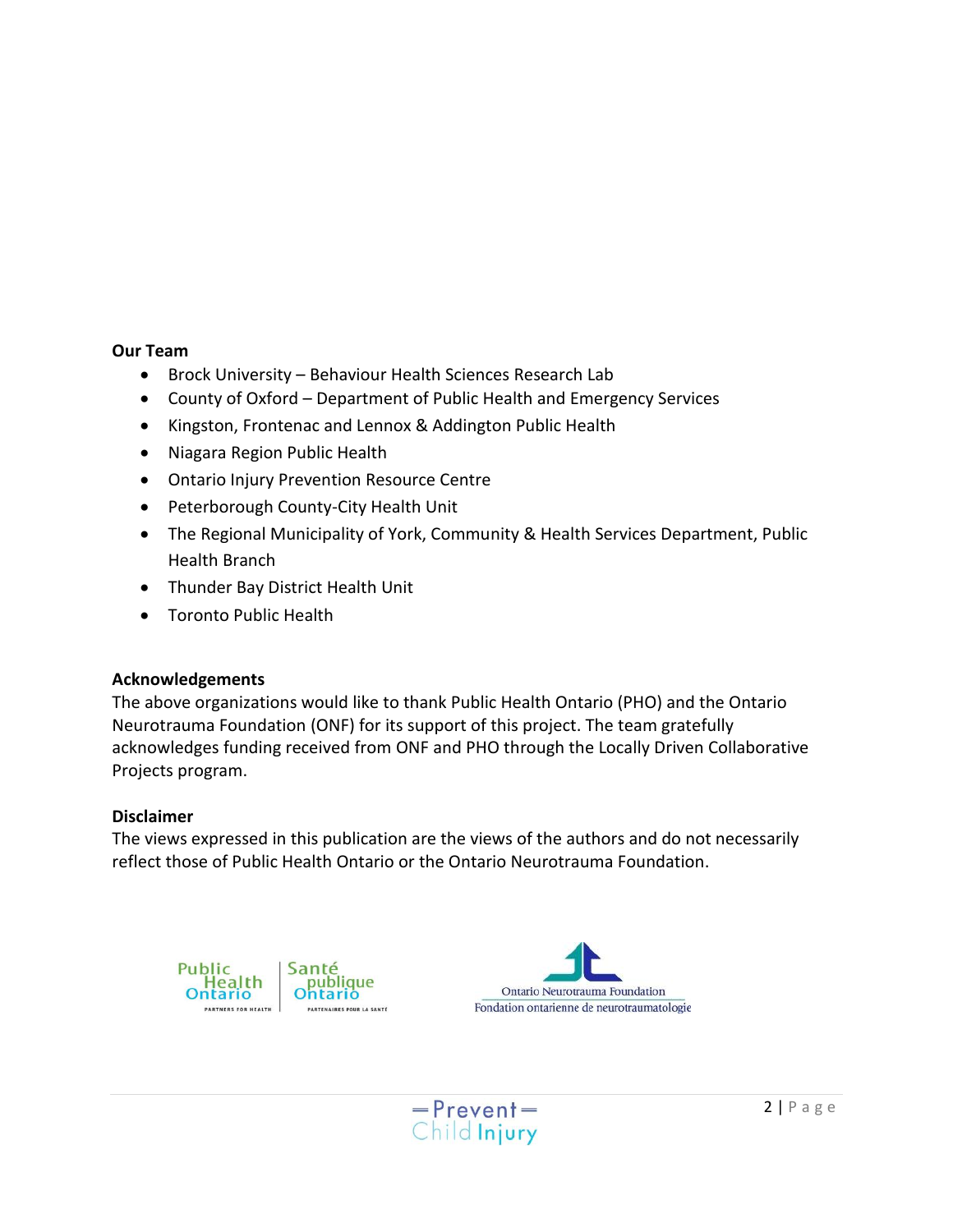# **Table of Contents**

| Ways to Inform Parents/Caregivers that Childhood Injuries are Preventable 21 |  |
|------------------------------------------------------------------------------|--|
|                                                                              |  |

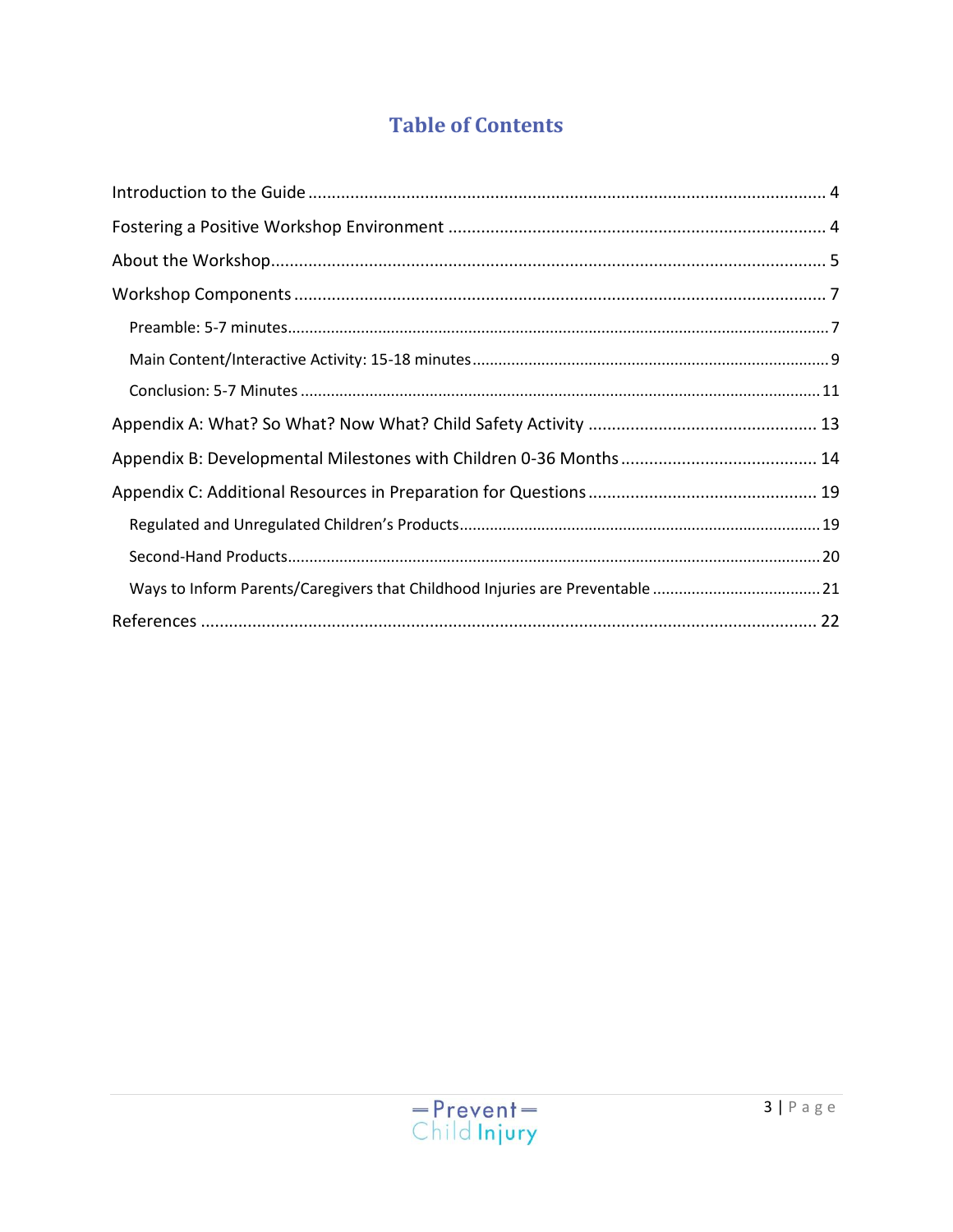# <span id="page-3-0"></span>**Introduction to the Guide**

This guide is to support you in providing a Child Safety Workshop to parents and caregivers. The goal of the workshop is to improve the participants' ability to recognize and prevent injuries. After reading this guide, you will be able to:

- Understand the requirements of each component of the workshop (i.e. preamble, main content/interactive activity and conclusion)
- Teach the **"What? So What? Now What?"** concept to prevent injuries among children ages 0-36 months
- Discuss safety issues as they relate to developmental milestones and how these developments can put a child at risk for injury, specifically falls, burns/scalds and poisonings
- Communicate to parents/caregivers about safety-related concerns in the home setting or be able to refer them to appropriate resources for more information

## <span id="page-3-1"></span>**Fostering a Positive Workshop Environment**

The following are strategies to help you prepare and engage parents/caregivers in conversations about supervision and injury prevention during and outside of the workshop.

#### **Tone of voice**

Providing information and advice to parents/caregivers is better than not providing any at all. However, this information must be delivered using the appropriate tone of voice to be effective and not perceived as judgmental. The recommendations listed below are proven to be effective in all social and economic groups, particularly regarding child safety (Department of Children, Schools and Families, 2009).

| <b>DOs</b>                                                                                    | <b>DON'Ts</b>                                                     |
|-----------------------------------------------------------------------------------------------|-------------------------------------------------------------------|
| Treat parents/caregivers as equal partners and<br>present information as reminders.           | Be overly authoritative. This can seem critical or<br>judgmental. |
| Be warm and factual. New and surprising facts<br>or practical tips are usually well-received. | Patronize or talk down to parents/caregivers.                     |
| Use every day, plain language.                                                                | Use high-level language.                                          |

#### **Establishing a trusting and respectful relationship with parents and/or caregivers**

Developing positive relationships with each parent/caregiver is key to sustaining engagement (Child Accident Prevention Trust, 2012). Also, interactive approaches often enhance participant's understanding of the information provided. Interactive approaches include:

- Problem-solving
- Discussions where parents/caregivers contribute from their own experience
- Collaborating together as a team to develop an action plan to overcome the barriers to supervision and/or injury prevention

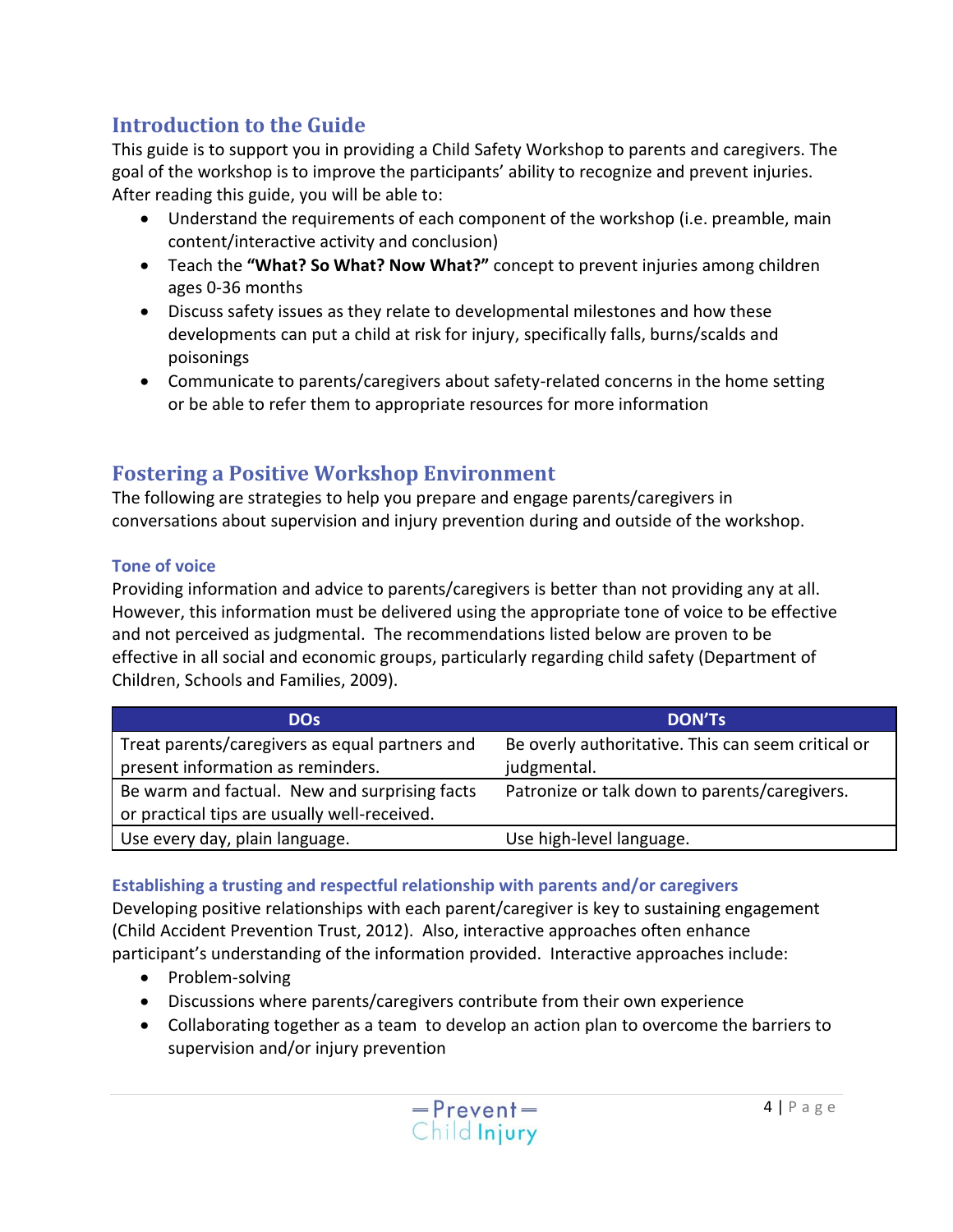#### <span id="page-4-0"></span>**About the Workshop**

**Workshop:** 30-40 minutes in length

**Target:** For any parents/caregivers with children aged 0-36 months

**Injuries:** Falls, burns/scalds, and poisonings

Primary Focus: To develop skills for parents/caregivers to apply "What? So What? Now What?"

#### **Aim**

- 1. Create an environment for open communication between you and participants
- 2. Introduce the topic of childhood injury prevention to parents/caregivers
- 3. Make parents/caregivers aware that injuries are preventable
- 4. Teach parents/caregivers about **"What? So What? Now What?"** and how it can reduce the risk of their child being injured
- 5. Have parents/caregivers apply the concept of **"What? So What? Now What?"** in a group discussion that is tailored to the ages of those in attendance
- 6. Promote the tailored email messaging system that has been designed to further assist parents/caregivers in understanding how to keep their child safe as they meet new developmental milestones

#### **Preparation**

In getting started, you will need to:

- Set a date and time for the workshop
- Promote the workshop around your agency
- Include registration information for parents/caregivers

Review the components of the workshop and tailor activities to match the ages of participant's child(ren) listed on the registrations. If available prior to the workshop, prepare for the "Child Safety Activity" (Appendix A) by filling in the "What" column with **at least three** examples of developmental milestones tailored towards those who have registered. To help you identify key developmental milestones, refer the What? So What? Now What? Key Messages Chart provided (Appendix B). Make sure to leave some blank copies for parents/caregivers to brainstorm other examples; whether as a group or individually (at home).

On the day of the workshop, allow enough time to set-up all materials and electronic equipment (if applicable). If you have access to PowerPoint (and equipment), feel free to use this method during the facilitation of the workshop. Prepare the PowerPoint prior to the workshop. Use the template that has been created and adapt it as necessary to suit your needs and those in attendance. However, be cautious of how much you rely on the PowerPoint during the workshop. The workshop should maintain the core components and remain as interactive as possible to best facilitate learning. The PowerPoint template is also available at [www.preventchildinjury.ca](http://www.preventchildinjury.ca/) under the Professional Login section.

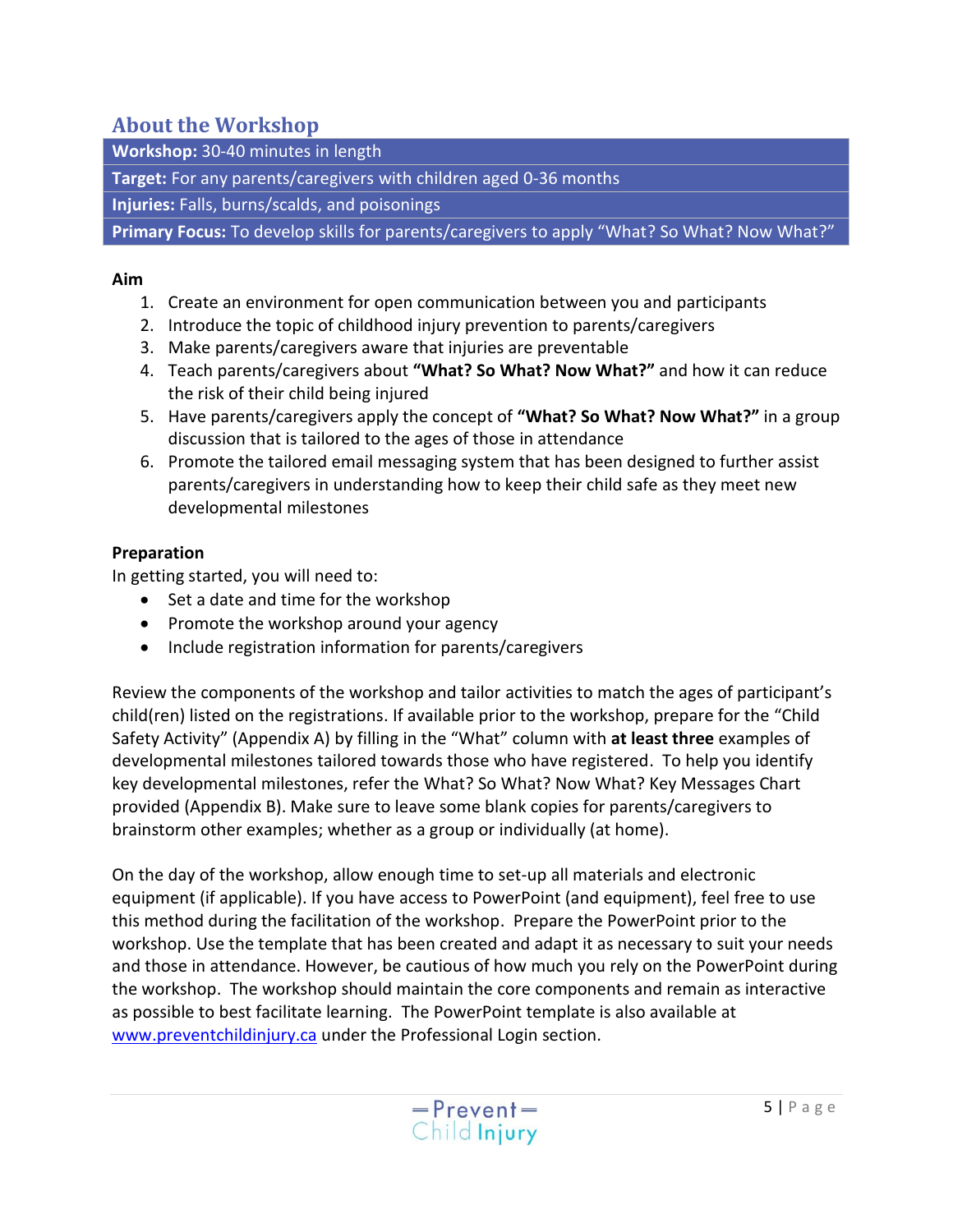#### **Materials**

- Tables and chairs
- Name tags & markers
- Pens or pencils
- "What? So What? Now What?" handouts for the Child Safety Activity (Appendix A)
- Facilitator Guide for reference if needed
- Computer and internet access (*if applicable*)
- Projector & screen to display PowerPoint (*if applicable*)

#### **Timelines**

Invite parents/caregivers to meet before the workshop begins. This gives them the opportunity to socialize with others in the workshop group and allows for a more comforting and open atmosphere to be established. Food could also be provided for the participants during this time.

Timelines for the actual workshop are as follows:

- Preamble: 5-7 minutes
- Main Content/Interactive Activity: 15-18 minutes
- Conclusion: 5-7 minutes

Consider allowing extra time after the workshop to answer any questions or concerns participants may have.

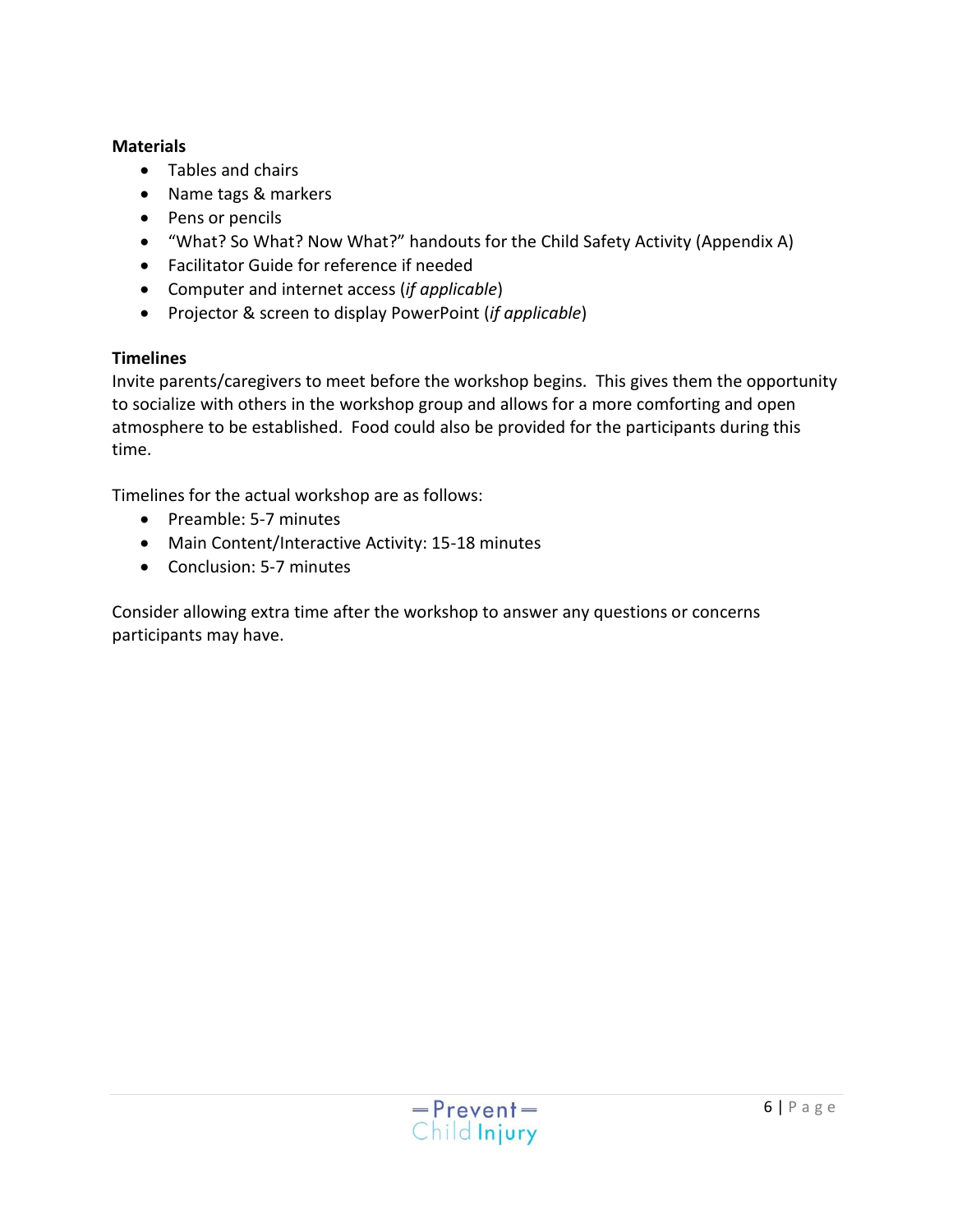# <span id="page-6-0"></span>**Workshop Components**

#### <span id="page-6-1"></span>**Preamble: 5-7 minutes**

The intent of the preamble is to introduce participants to yourself and set the stage for a positive learning experience. This is the opportunity to provide some background information about injuries and injury prevention. Share with participants the following:

#### **Introduction**

Welcome all the participants and introduce yourself. Depending on the number of participants, consider inviting them to introduce themselves and state the age of their child(ren). If time allows, maybe ask them which childhood injuries are of most concern to them.

#### **What is an injury?**

Injuries are defined as all the ways an individual can be physically hurt, impaired, or killed, involving intentional or unintentional damage to the body (Ontario Ministry of Health Promotion, 2007.

#### **What are the different types of injuries?**

Injuries can be intentional or unintentional, depending on the motive or "intent" to cause harm. Intentional injuries include actions such as self-harm, assault, abuse and homicide. Unintentional injuries can include falls, poisoning, burns, scalds, car crashes, or drowning.

#### **Why are injuries common in children?**

Injuries occur in children as they develop and explore their surroundings. Their bones, muscles, vision, and balance are still developing. They are learning new skills all the time and don't have the risk management skills that adults have to judge whether or not activities are safe. However, injuries can often be prevented by creating an environment, inside and outside the home, that is safe to explore.

#### **Statistics**

In Canada (McKay et al, 2011; Fuseli et al, 2011; Smartrisk, 2009):

- In Canada, injury is the leading cause of death for children and accounts for approximately 30% of all deaths in the country
- Injury is also the largest health problem that has the greatest potential of being prevented through the provision of safe, healthy environments
- Furthermore, it is estimated that every month 25 children die from injury in Canada, which is equivalent to one classroom of children dying per month
- While every day, 80 children are hospitalized due to unintentional injuries
- Investing in prevention strategies would decrease the overall cost of injuries. For example, every \$1 spent on prevention education by pediatricians, saves \$10 in injury costs.

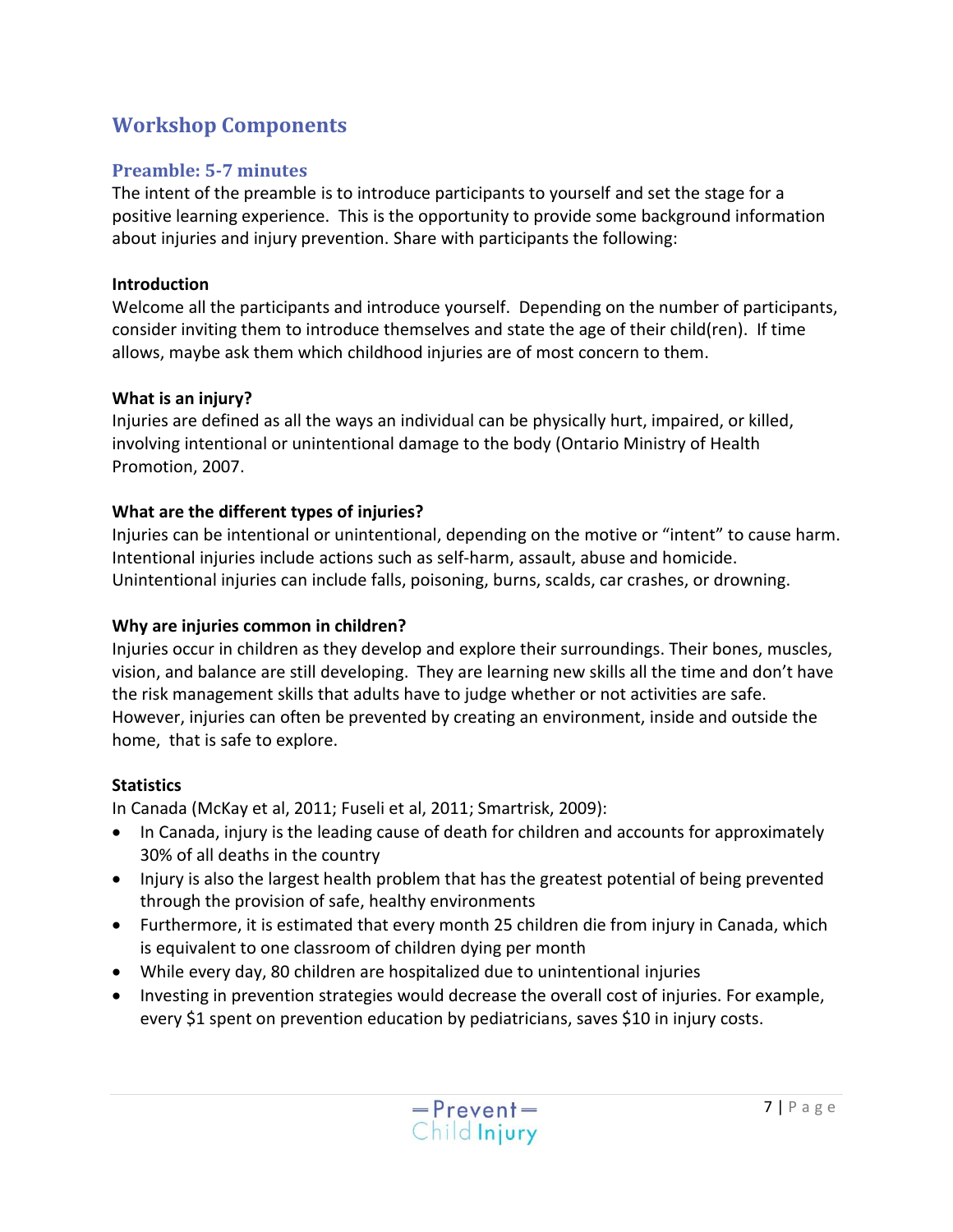In Ontario:

 Household injuries are most common among children zero to four years of age (Peden et al, 2008)

Local

If local stats are available, this is a great time to share them with participants.

#### **Leading Ontario Child Injuries**

There are many ways a child can be injured. Children under five years old are most often injured from a fall, scald or burn, or they are poisoned (Ontario Injury Prevention Resource Centre, 2012; Yanchar et al, 2012). Falls can happen from change tables, cribs, furniture, or down stairs. Scalds and burns can happen from spilled coffee or tea, bath water that is too hot, or hot foods. Children can be poisoned by prescription or over the counter medication, vitamins, cleaning supplies, hand sanitizer, or make-up. Other less common injuries also happen and are also important to prevent.

#### **The importance of play**

Play is an important part of early child development. Through play, children develop their:

- fine and gross motor skills
- language skills through interactions
- social and emotional skills

The aim of promoting child safety is not to reduce children's physical activity or to prevent them from exploring their environment due to the fear of them getting hurt. Therefore, injury prevention efforts are focused on recognizing and reducing the risks for serious injuries so the child can be kept safe during play or any other situation – not to restrict their movements or reduce their play time.

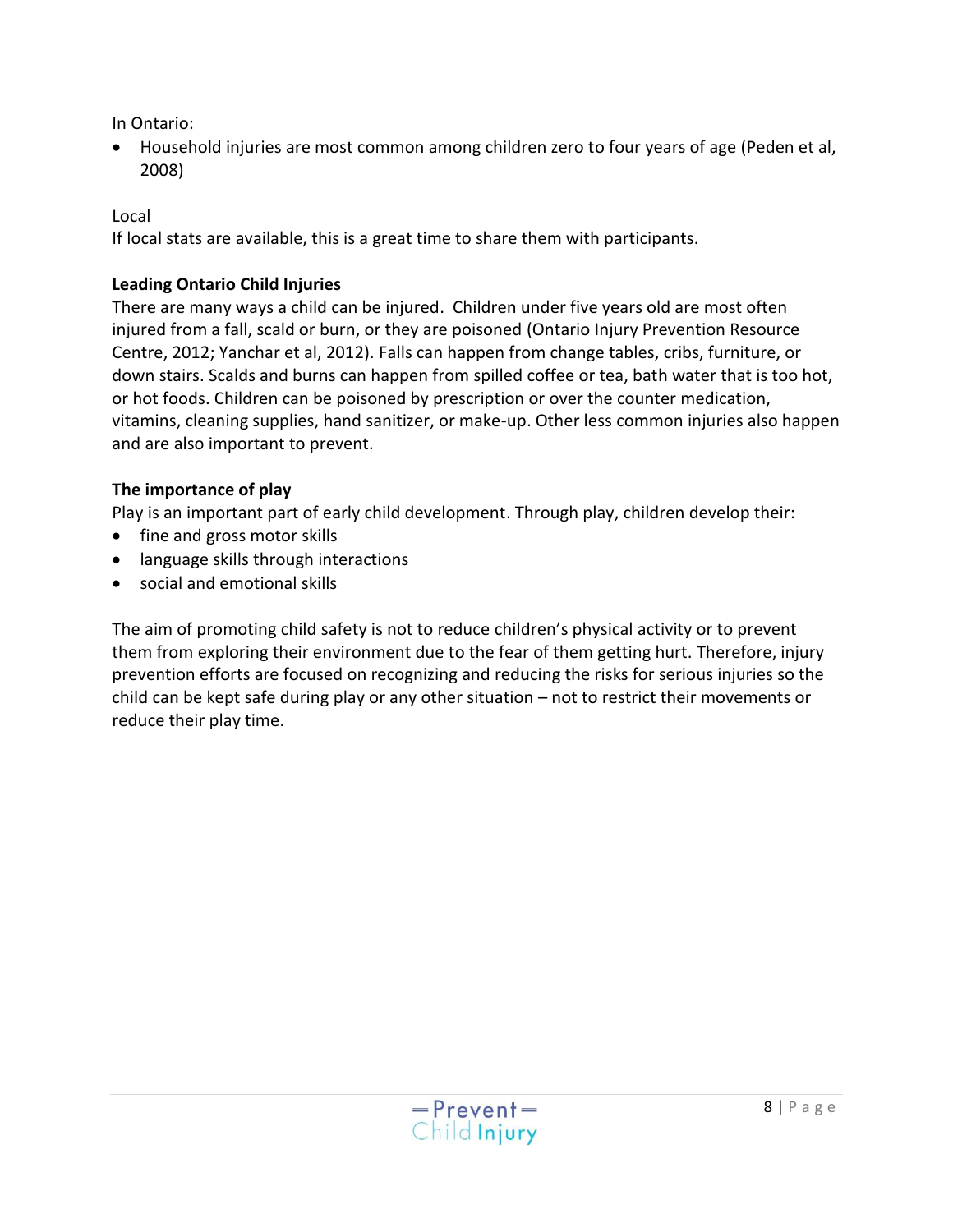#### <span id="page-8-0"></span>**Main Content/Interactive Activity: 15-18 minutes**

The intent of the Main Content/Interactive Activity is to introduce participants to the concept of **"What? So What? Now What?"** as a prevention strategy for child injuries. It comprises of explaining the concept and facilitating a group activity to apply the questions into practice. Share with participants the following:

#### **"What? So What? Now What?"**

These are three questions to help participants think about child safety. It helps us identify the new skills a child is developing and determine their risk for injury. Then we can think of ways to keep a child safe.

- What can my child do now?
- So what can hurt my child?
- Now what can I do to keep them safe?

#### **What can my child do now?**

Children are always changing and developing new skills. Being able to recognize what they can do based on their stage of development is important when preventing any injury. Therefore, the "What?" question is designed to prompt you to first consider what activities your child can do now or will be doing soon. For example, you identify that your child is starting to roll around. (If you use the Nippissing District Developmental Screens with your families, this is another great resource to share with families to support them in identifying developmental milestones.)

#### **So what can hurt my child?**

A child's risk for injury changes as they develop new motor skills. Being able to identify potential dangers allows you to think ahead and assess your home environment for any possible risks that can affect your child in relation to their newly developed skill. The "So What?" question is designed to prompt you to explore and identify risks for injury. For example, you identify that their child is now at risk for falling from places like change tables and couches because they are starting to roll around.

#### **Now what can I do to keep my child safe?**

After new dangers have been identified, it is now time to develop a plan to keep your child safe. Knowing how to prevent these injuries before they happen is the most important step. Therefore, the "Now What?" question is designed to help you find ways to prevent injuries based on your child's skills and risks. For example, since your child is at risk for falls, placing a hand on your child while they are on a high surface such as a change table, bed, or couch, keeps them from falling off.

"What? So What? Now What?" can assist in the prevention of many childhood injuries. However, for the purposes of this workshop, the main focus will be on falls, burns/scalds and poisonings being that they are the most common injuries in children aged 0-36 months in Ontario (Ministry of Health and Long-Term Care, 2009).

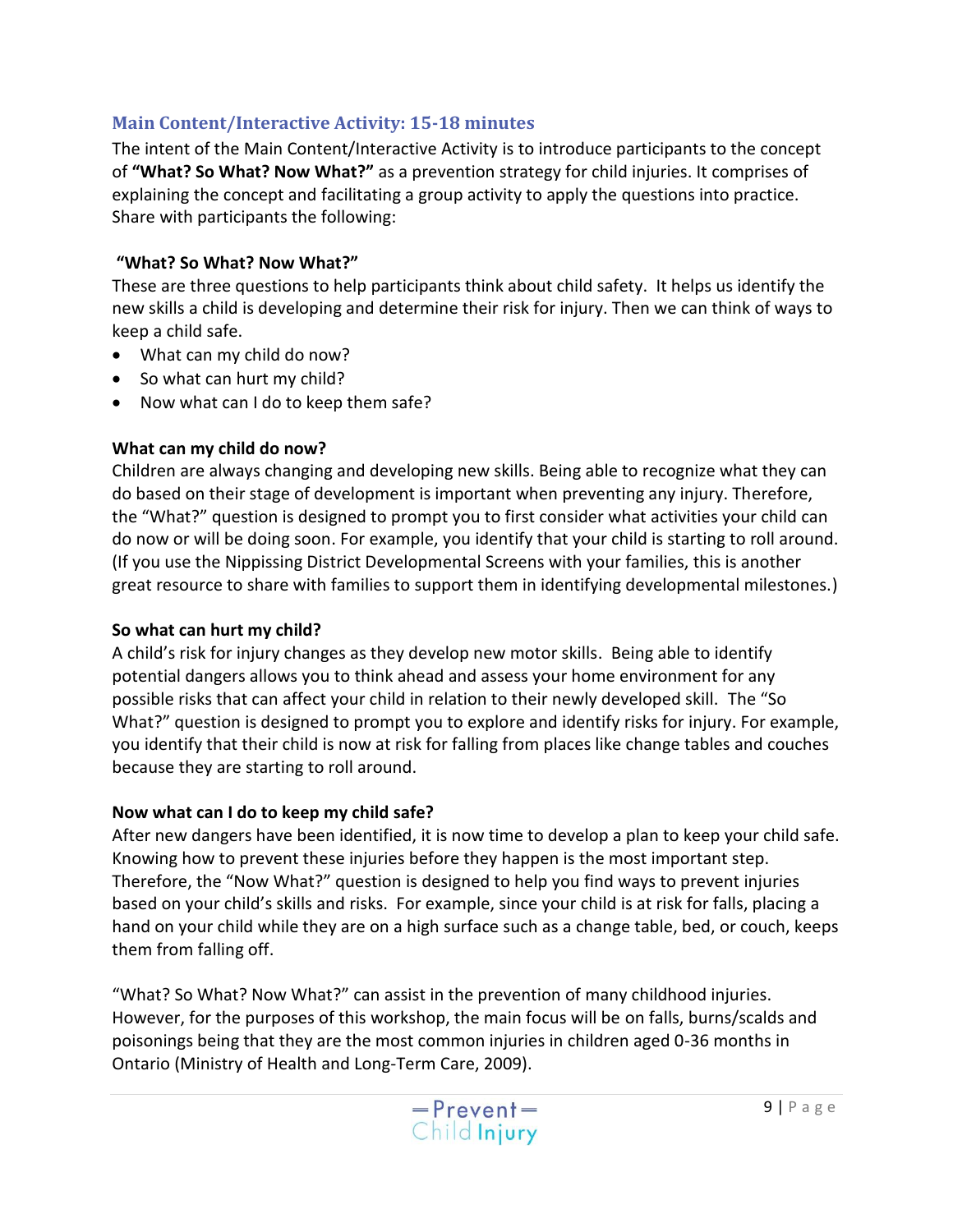To better understand how "What? So What? Now What?" can be applied to prevent child injuries, discuss the following examples or choose your own example that is representative of the ages of the participants' children.

| What?                                                   | So What?                                                                | Now What?                                                                                           |
|---------------------------------------------------------|-------------------------------------------------------------------------|-----------------------------------------------------------------------------------------------------|
| What can my child do now?                               | So what can hurt my child?                                              | Now what can I do to keep my child safe?                                                            |
| My child is starting to roll                            | My child could fall from places                                         | I can keep a hand on my baby when placed                                                            |
| around.                                                 | like change tables or couches.                                          | on any type of furniture.                                                                           |
| My child is starting to put                             | My child could be poisoned if                                           | I can keep any medicine, vitamins, make-                                                            |
| things in or near their                                 | they grabbed a hold of                                                  | up, and cleaning supplies locked up and                                                             |
| mouth.                                                  | something poisonous.                                                    | out of reach.                                                                                       |
| My child is starting to pull<br>themselves up to stand. | My child could get burned<br>when reaching for hot things<br>on stoves. | I can let my child play on the floor or<br>secure them in their highchair while I<br>prepare meals. |

#### **Interactive Activity (Appendix A and B)**

Give each participant the "Child Safety Activity" handout (Appendix A) as well as pens/pencils. There should be at least three skills written in the "What" column based on the ages of the participants' children. These can be populated in advance based on registration or as a group.

Ask participants to brainstorm answers for the "So What?" and "Now What?" columns based on the "What" column skill. Make sure to work through each example separately to avoid confusion. For the leading injuries of falls, scalds/burns, and poisonings for children ages 0-36 months of age see the "What? So What? Now What? Key Messages Chart" (Appendix B).

If time allows, after working through the three examples of **"What? So What? Now What?"** ask the participants if anyone has another skill they are worried about that they would like to work through as a group. If so, have participants add it to the handout and discuss the risks and prevention strategies as a group. Inform participants that they can take the handout home and fill in more of the boxes as their child continues to develop. This will help participants learn how to use **"What, So What, Now What"** at home.

There are many resources in the community and on the internet on child safety. Many refer to "a child's level" or "placing things out of reach". Define these for participants as:

- Child's level This is everything a child sees or touches while lying, sitting, standing or climbing based on their stage of development
- Out of reach This means that a child should not be able to touch anything when reaching, crawling, standing or climbing. Remember that little hands can reach into places that adult hands usually cannot.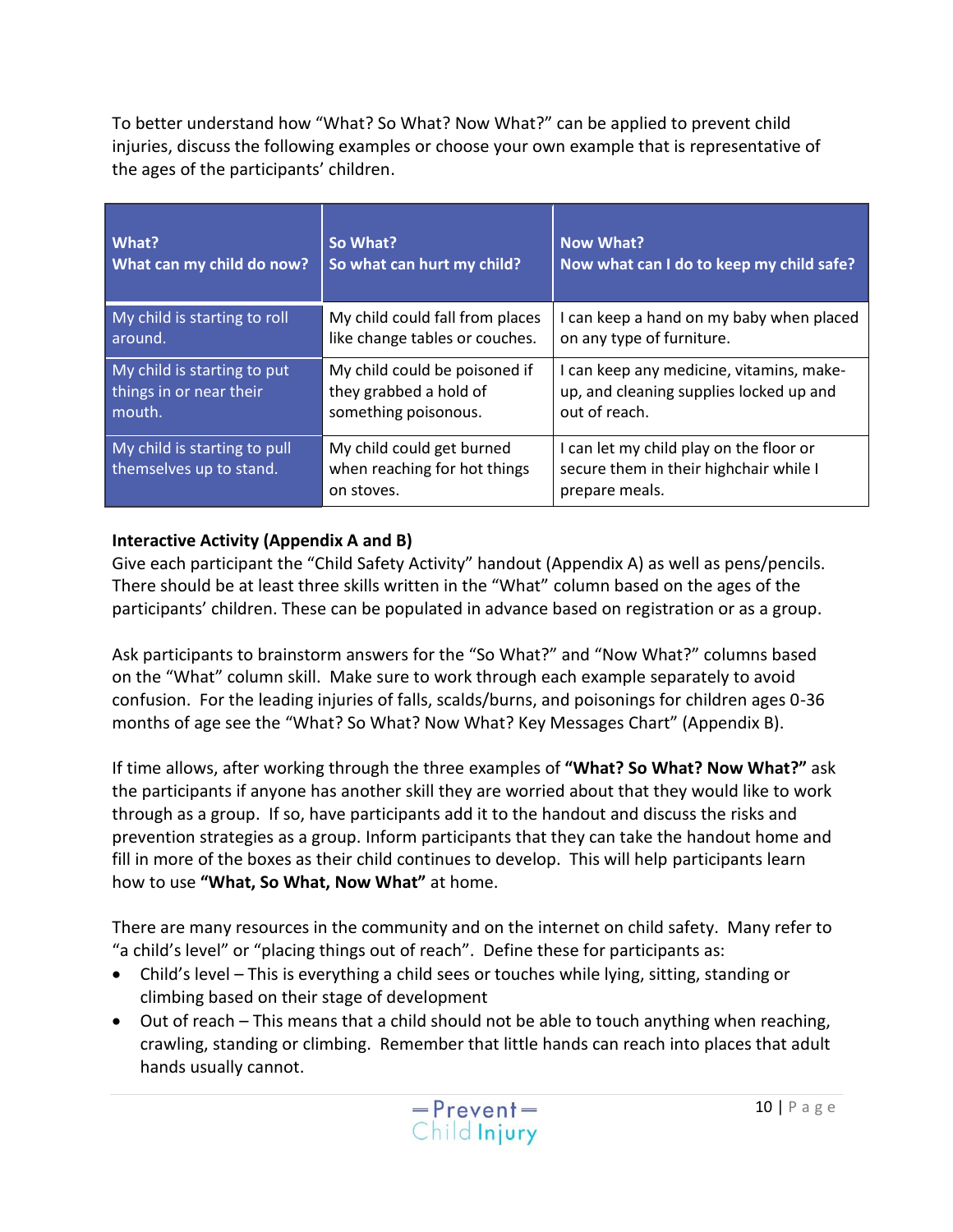#### <span id="page-10-0"></span>**Conclusion: 5-7 Minutes**

The intent of the Conclusion is to wrap up the workshop and highlight available community resources. Share with participants the following:

#### **Places to go for more information**

If participants need more information on child safety, encourage families to connect with you or other staff from your agency. Other great sources of information are:

[www.preventchildinjury.ca](http://www.preventchildinjury.ca/)

This website has information on **What? So What? Now What?** and participants can sign up to receive emails every few months on child safety. The emails are based on the child's date of birth so that they are timed with developmental milestones and use the **What? So What? Now What?** questions as a prompt. Just register with an email address and enter the child's birth date. It is free and you can unsubscribe at any time.

- <http://www.health.gov.on.ca/en/common/system/services/phu/locations.aspx> Your local Public Health Unit is another source for more parenting information.
- [www.ndds.ca](http://www.ndds.ca/) Nippissing District Developmental Screens – free developmental checklists for Ontario parents and caregivers
- [www.parachutecanada.org](http://www.parachutecanada.org/) Parachute Canada – non-profit national injury prevention organization
- [www.hc-sc.gc.ca/index-eng.ph](http://www.hc-sc.gc.ca/index-eng.ph) Health Canada – product safety information as well as information on product recalls
- <http://www.mto.gov.on.ca/english/safety/carseat/choose.shtml> Ministry of Transportation – car seats

#### **Questions**

Encourage participants to ask any outstanding question. There is additional child safety information available to support you in having a strong foundation in childhood injury prevention content within Appendix C. Also, you may come across the following:

#### **Q Will my child still be able to play? I want them to be active.**

**A** Yes! Making your home safe helps avoid hazards and is not to stop your child from playing. Play is important for a child's growth and development. These tips are to help make your home safe while your child learns, explores and plays.

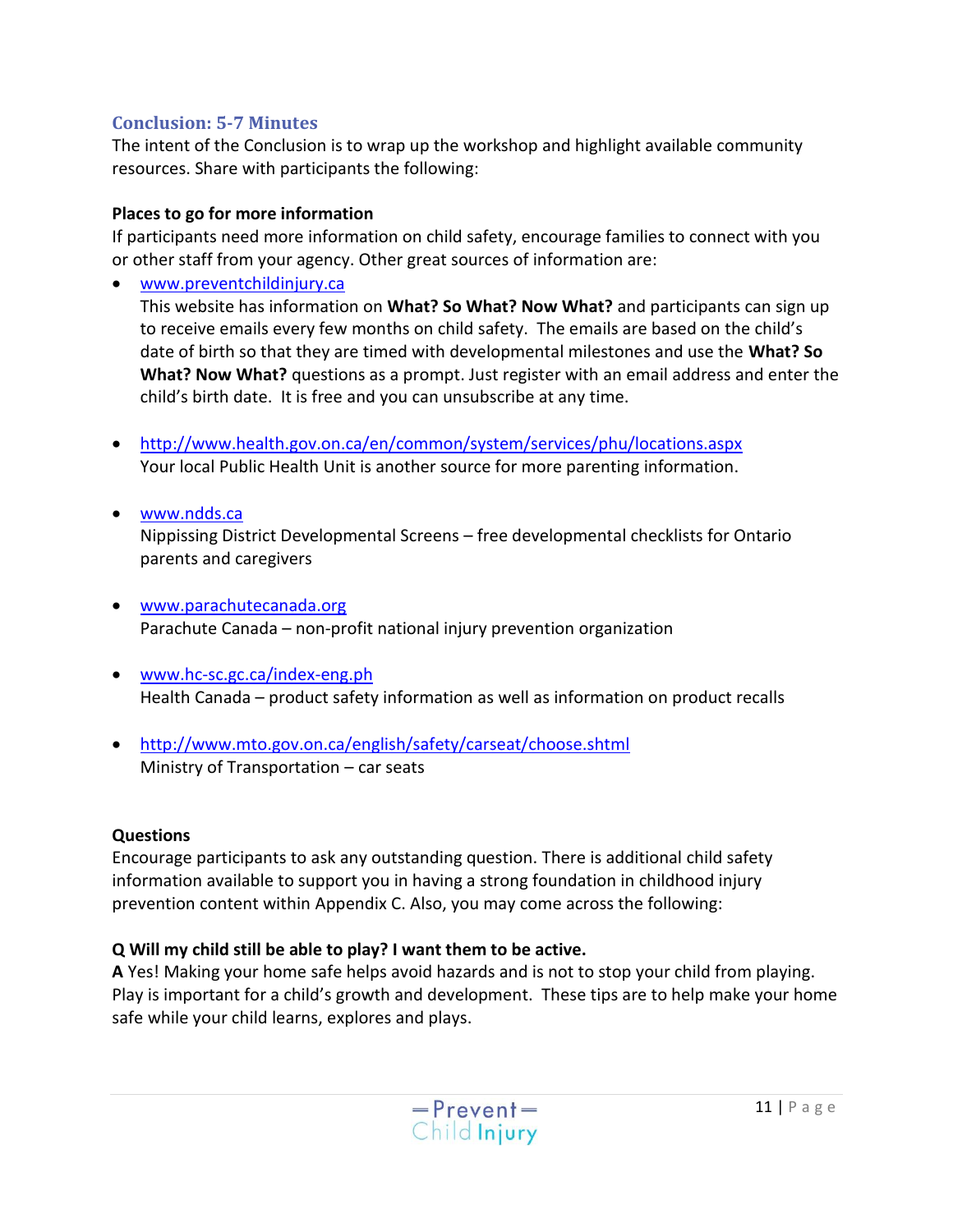#### **Q If my child has not reached the specific age related milestone, should I be concerned?**

**A** Every child is different. The milestones are general guidelines that are based on what your child may be doing and learning. If you have concerns about your child's growth and development contact your primary care provider.

#### **Q Is it expensive to make your home safe?**

**A** Most of these safety tips cost little to no money. These messages encourage you to make changes in your home such as moving dangerous objects out of reach and locking up poisonous items. If you are considering making changes to your home, the cost may vary depending on the home safety products that you choose.

#### **Q How can I find out if my child products are safe?**

**A** To find out if the products you have are safe you can refer to Health Canada's Recalls and Alerts [\(http://www.healthycanadians.gc.ca/recall-alert-rappel-avis/index-eng.php\)](http://www.healthycanadians.gc.ca/recall-alert-rappel-avis/index-eng.php)

#### **Thank You**

Thank participants for their time in attending the workshop. Make yourself available after the workshop to address and outstanding questions.

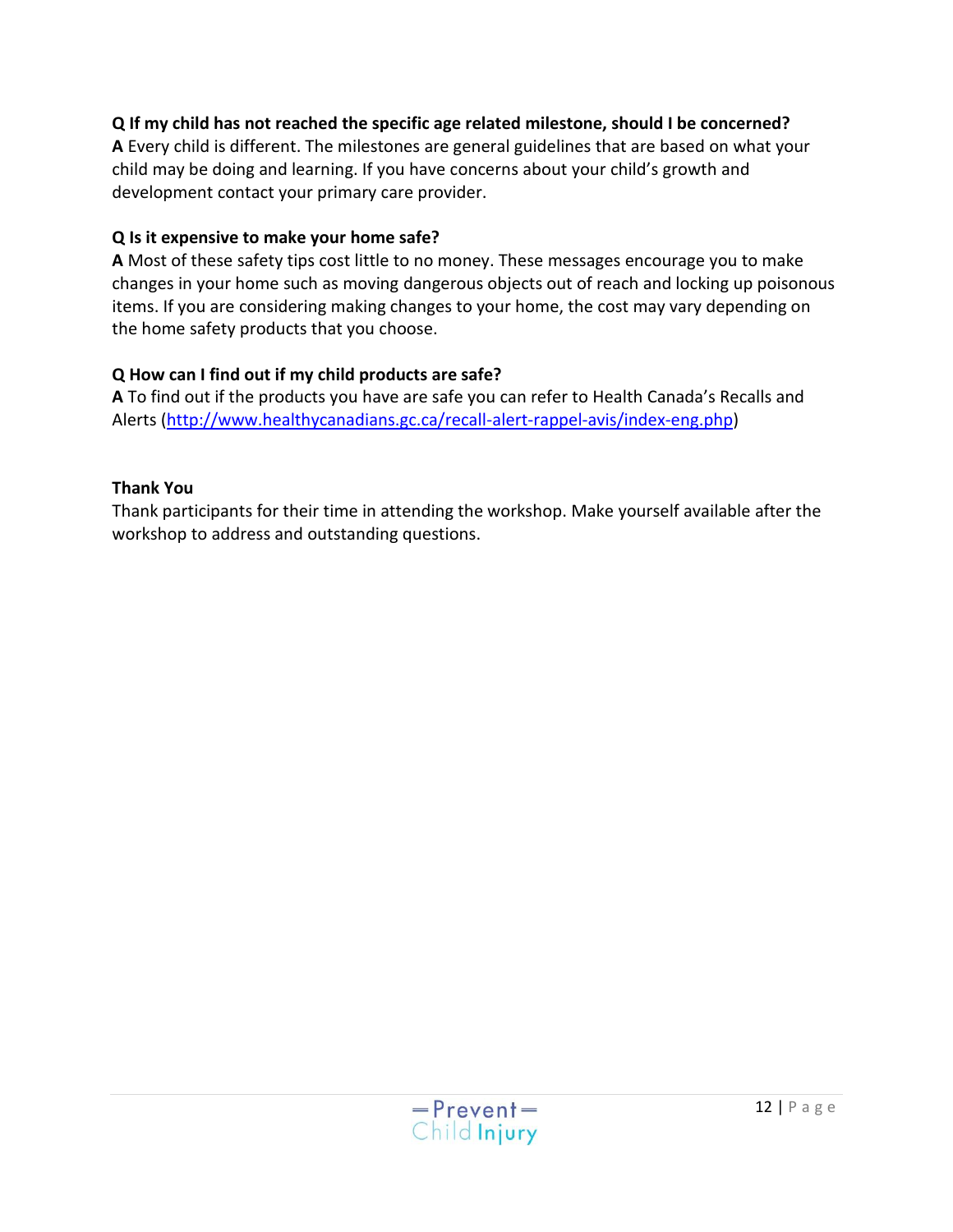# <span id="page-12-0"></span>**Appendix A: What? So What? Now What? Child Safety Activity**

| What?<br>What can my child do now? | So What?<br>So what can hurt my child? | <b>Now What?</b><br>Now what can I do to keep my child safe? |
|------------------------------------|----------------------------------------|--------------------------------------------------------------|
|                                    |                                        |                                                              |
|                                    |                                        |                                                              |
|                                    |                                        |                                                              |
|                                    |                                        |                                                              |
|                                    |                                        |                                                              |
|                                    |                                        |                                                              |
|                                    |                                        |                                                              |
|                                    |                                        |                                                              |

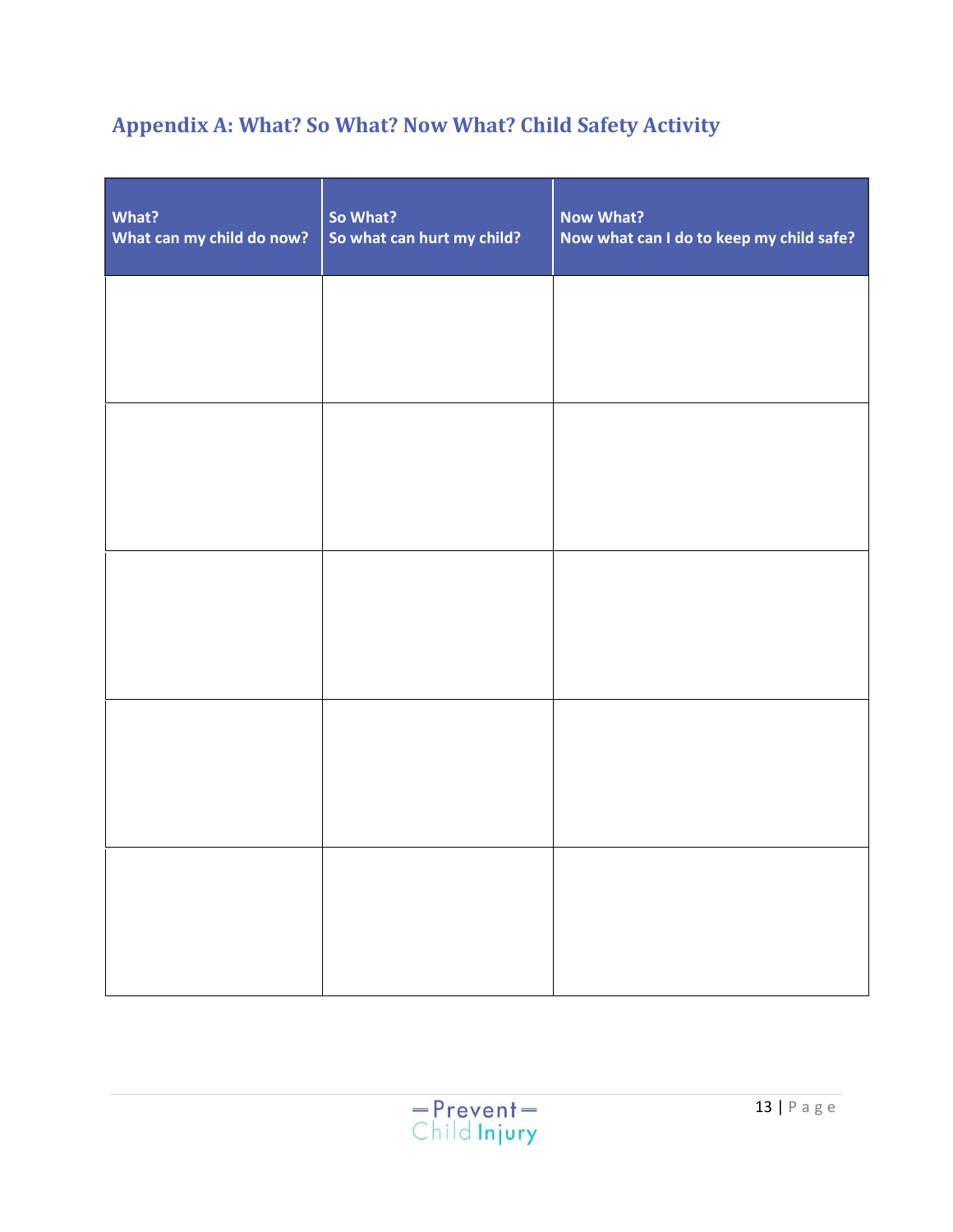# <span id="page-13-0"></span>**Appendix B: Developmental Milestones with Children 0-36 Months**

The following are examples of developmental milestones for children aged 0-36 months. This table consists mainly of fine and gross motor skill developments; areas that are most applicable to child safety concerns. However, please be aware that social and language developmental milestones are also occurring as children grow. This chart is also accessible at [www.preventchildinjury.ca](http://www.preventchildinjury.ca/) under the Professionals Login, Resources tab.

|                             |                               | General safety concerns for children                                                                                                                                                                                                  |
|-----------------------------|-------------------------------|---------------------------------------------------------------------------------------------------------------------------------------------------------------------------------------------------------------------------------------|
| What?                       | So What?                      | Now What?                                                                                                                                                                                                                             |
| What can my child do now?   | So what can hurt<br>my child? | Now What can I do to keep my child safe?                                                                                                                                                                                              |
| Any developmental milestone | <b>Burns/Scalds</b>           | Place smoke alarms and carbon monoxide detectors on<br>every level of the home and outside all bedrooms. Change<br>batteries twice a year at daylight saving time so that they<br>are always working.                                 |
|                             |                               | A child can get third degree burns from hot water in<br>seconds. Reduce tap water temperature on the hot water<br>tank to 49°C (120°F). It will still be hot enough to shower<br>and will protect your child's skin.                  |
| Any developmental milestone | Falls                         | Children can use furniture to climb out the window and<br>fall. Make sure that furniture such as cribs, change tables,<br>or dressers are not placed by a window.                                                                     |
| Bring things to mouth       | <b>Poisonings</b>             | Your child can be poisoned by common items found in the<br>home such as prescriptions, over the counter medicines,<br>vitamins, plants, alcohol, makeup and cleaning supplies.<br>Always keep these items locked up and out of reach. |
|                             |                               | Post the Ontario Poison Center number by the phone: 1-<br>800-268-9017. Call right away if you think your child has<br>been poisoned.                                                                                                 |

|                                                                                                     |                               | 0-2 months                                                                                                                                                                                                                 |
|-----------------------------------------------------------------------------------------------------|-------------------------------|----------------------------------------------------------------------------------------------------------------------------------------------------------------------------------------------------------------------------|
| What?                                                                                               | So What?                      | Now What?                                                                                                                                                                                                                  |
| What can my child do now?                                                                           | So what can hurt<br>my child? | Now What can I do to keep my child safe?                                                                                                                                                                                   |
| Can hold head up and begins to push up<br>when lying on tummy<br>Makes smoother movements with arms | Falls                         | Before your baby can roll over they can wiggle and move<br>their arms and legs. Always keep a hand on your baby<br>when they are on a high surface such as a change table,<br>bed, or couch to keep them from falling off. |
| and legs (e.g., kicks legs)                                                                         |                               | Infant car seats are unsteady and can easily fall from high<br>places. Place them on the floor (safest place) and not on<br>the counter, table or other high places.                                                       |
| Makes smoother movements with arms<br>and legs (e.g., kicks legs)                                   | <b>Burns/Scalds</b>           | A hot drink can badly burn your baby's skin. Avoid holding<br>your baby and a hot drink at the same time, or put the hot<br>drink in a travel mug with a tight lid.                                                        |

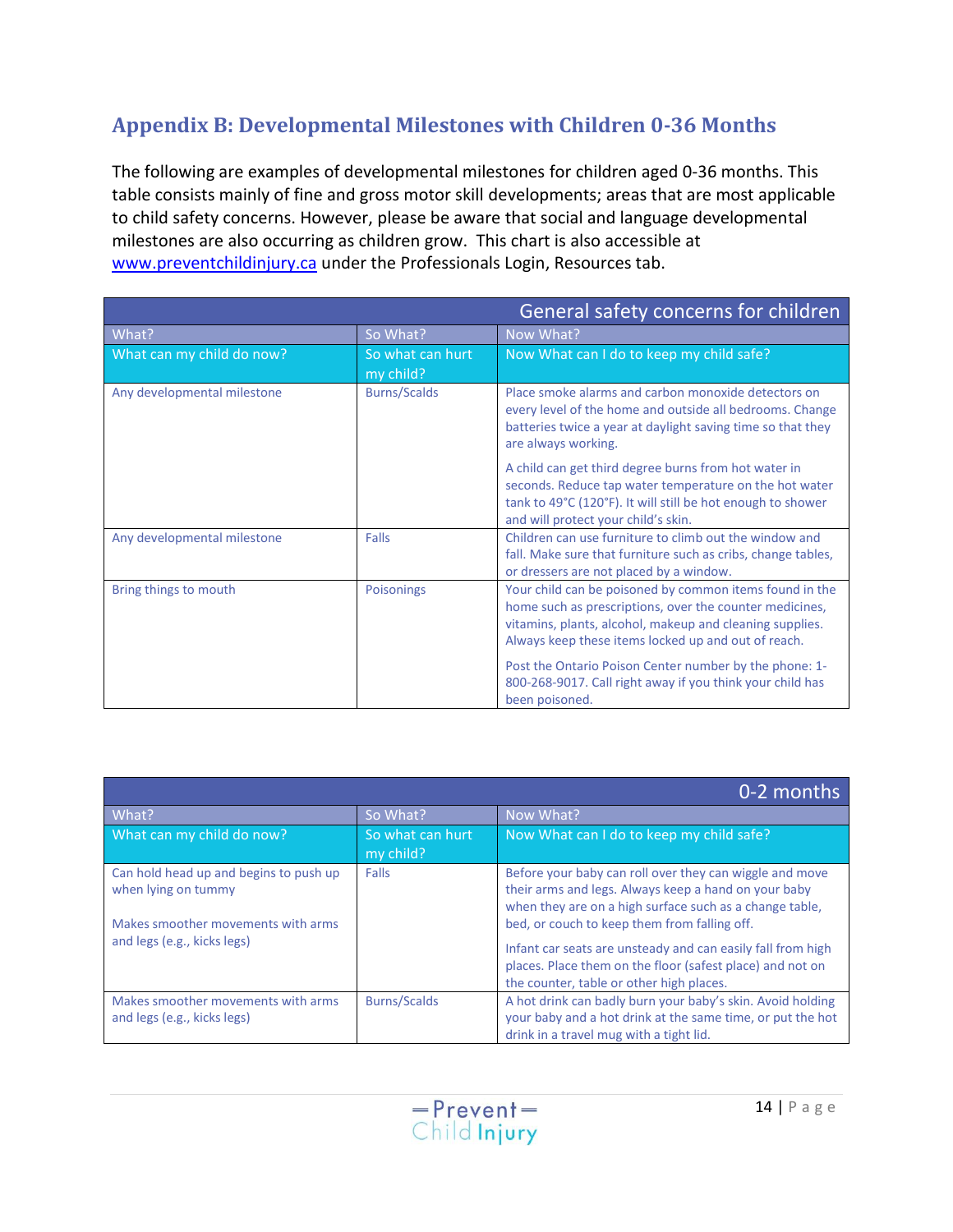|                                                           |                               | 3-4 months                                                                                                                                                                                                                                                               |
|-----------------------------------------------------------|-------------------------------|--------------------------------------------------------------------------------------------------------------------------------------------------------------------------------------------------------------------------------------------------------------------------|
| What?                                                     | So What?                      | Now What?                                                                                                                                                                                                                                                                |
| What can my child do now?                                 | So what can hurt<br>my child? | Now What can I do to keep my child safe?                                                                                                                                                                                                                                 |
| Pushes down on legs when feet are on a<br>hard surface    | Falls                         | Before your baby can roll over they can wiggle and move<br>their arms and legs. Always keep a hand on your baby                                                                                                                                                          |
| May be able to roll over from tummy to<br>back            |                               | when they are on a high surface such as a change table,<br>bed, or couch to keep them from falling off.                                                                                                                                                                  |
| When lying on stomach, pushes up to<br>elbows             |                               | Car seats are unsteady and can easily fall from high places.<br>Place them on the floor (safest place) and not on the<br>counter, table or other high places.                                                                                                            |
|                                                           |                               | If using a baby sling or front carrier, make sure it fits your<br>baby properly. It should support their head and shoulders<br>and have small leg openings, so they can't slip out. If you<br>bend over, hold your baby against you with one hand so<br>they won't fall. |
| Can hold a toy and shake it and swing at<br>dangling toys | <b>Burns/Scalds</b>           | A hot drink can badly burn your baby's skin. Avoid holding<br>your baby and a hot drink at the same time, or put the hot<br>drink in a travel mug with a tight lid.                                                                                                      |

|                                                                                                         |                               | 5-6 months                                                                                                                                    |
|---------------------------------------------------------------------------------------------------------|-------------------------------|-----------------------------------------------------------------------------------------------------------------------------------------------|
| What?                                                                                                   | So What?                      | Now What?                                                                                                                                     |
| What can my child do now?                                                                               | So what can hurt<br>my child? | Now What can I do to keep my child safe?                                                                                                      |
| Rolls over in both directions (front to<br>back, back to front)<br>Begins to sit without support        | <b>Falls</b>                  | Buckle the straps tightly and lock the tray in every time<br>you use a high chair or a kitchen booster seat so your child<br>doesn't fall out |
| When standing, supports weight on legs<br>and might bounce                                              |                               | Lower the crib mattress before your baby can push up on<br>their hands and knees to prevent them from falling out of<br>the crib              |
| Rocks back and forth, sometimes<br>crawling backward before moving<br>forward                           |                               |                                                                                                                                               |
| Brings things to mouth<br>Shows curiosity about things and tries to<br>get things that are out of reach | <b>Poisonings</b>             | Clean up anything that could harm your baby, such as<br>ashtrays, left over alcoholic drinks, and poisonous plants<br>right away.             |
|                                                                                                         |                               | Everyday things like batteries, magnets or makeup can<br>poison your baby. Keep these items out of reach.                                     |

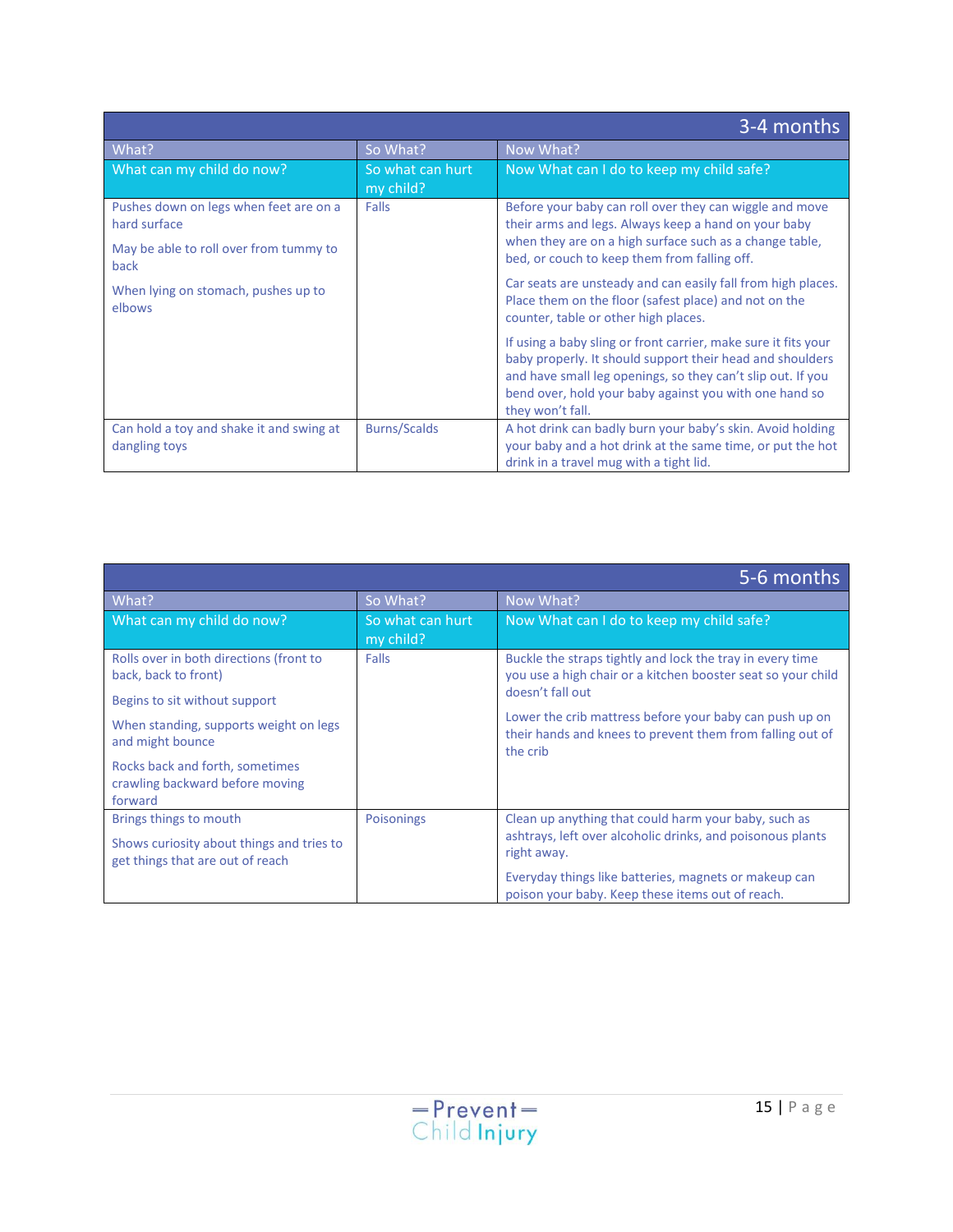|                                    |                               | 7-9 months                                                                                                                                                                                                           |
|------------------------------------|-------------------------------|----------------------------------------------------------------------------------------------------------------------------------------------------------------------------------------------------------------------|
| What?                              | So What?                      | Now What?                                                                                                                                                                                                            |
| What can my child do now?          | So what can hurt<br>my child? | Now What can I do to keep my child safe?                                                                                                                                                                             |
| Crawls                             | Falls                         | Once your baby starts to roll, crawl or walk they can easily                                                                                                                                                         |
| Pulls up to stand                  |                               | get to the stairs. Install wall-mounted gates at the top of<br>the stairs and pressure-mounted gates at the bottom of                                                                                                |
| Stands, holding on                 |                               | the stairs so they don't fall down.                                                                                                                                                                                  |
| Can get into sitting position      |                               | Before your baby can pull to stand in their crib, lower the                                                                                                                                                          |
| Sits without support               |                               | crib mattress to the lowest position and keep the rails up<br>to prevent them from falling out of the crib.                                                                                                          |
|                                    |                               | Window screens will not keep your baby from falling<br>through the window. Put quick release guards on all<br>windows above the first floor and keep balcony doors<br>closed and locked.                             |
| Puts things in mouth               | Poisonings                    | Visitors may have prescription medication, tobacco or<br>other items in their purses or bags that could poison your                                                                                                  |
| Looks for things they see you hide |                               | child. Make sure to place them off the floor and out of                                                                                                                                                              |
| Pulls up to stand                  |                               | your child's reach.                                                                                                                                                                                                  |
|                                    |                               | When your baby can pull to a stand they can reach things<br>on tables and shelves. Clean up anything that could harm<br>your baby, such as ashtrays, left over alcoholic drinks, and<br>poisonous plants right away. |

|                                                                 |                               | 10-12 months                                                                                                                                                                                                             |
|-----------------------------------------------------------------|-------------------------------|--------------------------------------------------------------------------------------------------------------------------------------------------------------------------------------------------------------------------|
| What?                                                           | So What?                      | Now What?                                                                                                                                                                                                                |
| What can my child do now?                                       | So what can hurt<br>my child? | Now What can I do to keep my child safe?                                                                                                                                                                                 |
| May take a few steps without holding on<br>May stand alone      | Falls                         | When your baby starts walking they can quickly get to the<br>stairs. Install sturdy wall-mounted gates at the top of the<br>stairs and pressure-mounted gates at the bottom of the<br>stairs so they don't fall.         |
| Pulls up to stand<br>Walks holding on to furniture ("cruising") | <b>Burns/Scalds</b>           | Let your child play on the floor or secured in their<br>highchair while you prepare meals. Playing with pots,<br>spoons, and plastic bowls lets them safely copy what you<br>do, while keeping them away from hot items. |
|                                                                 |                               | Once your baby can stand they can reach hot things on<br>the stove. Make sure to turn pot handles in and use the<br>back burners as much as possible.                                                                    |
| Pulls up to stand<br>Walks holding on to furniture ("cruising") | <b>Poisonings</b>             | Throw out any poisonous plant in your house or garden.<br>Use this website to figure out if your plants are poisonous:<br>www.ontariopoisoncentre.com/ontariopoisoncentre/cust<br>om/plantSafety08.pdf                   |

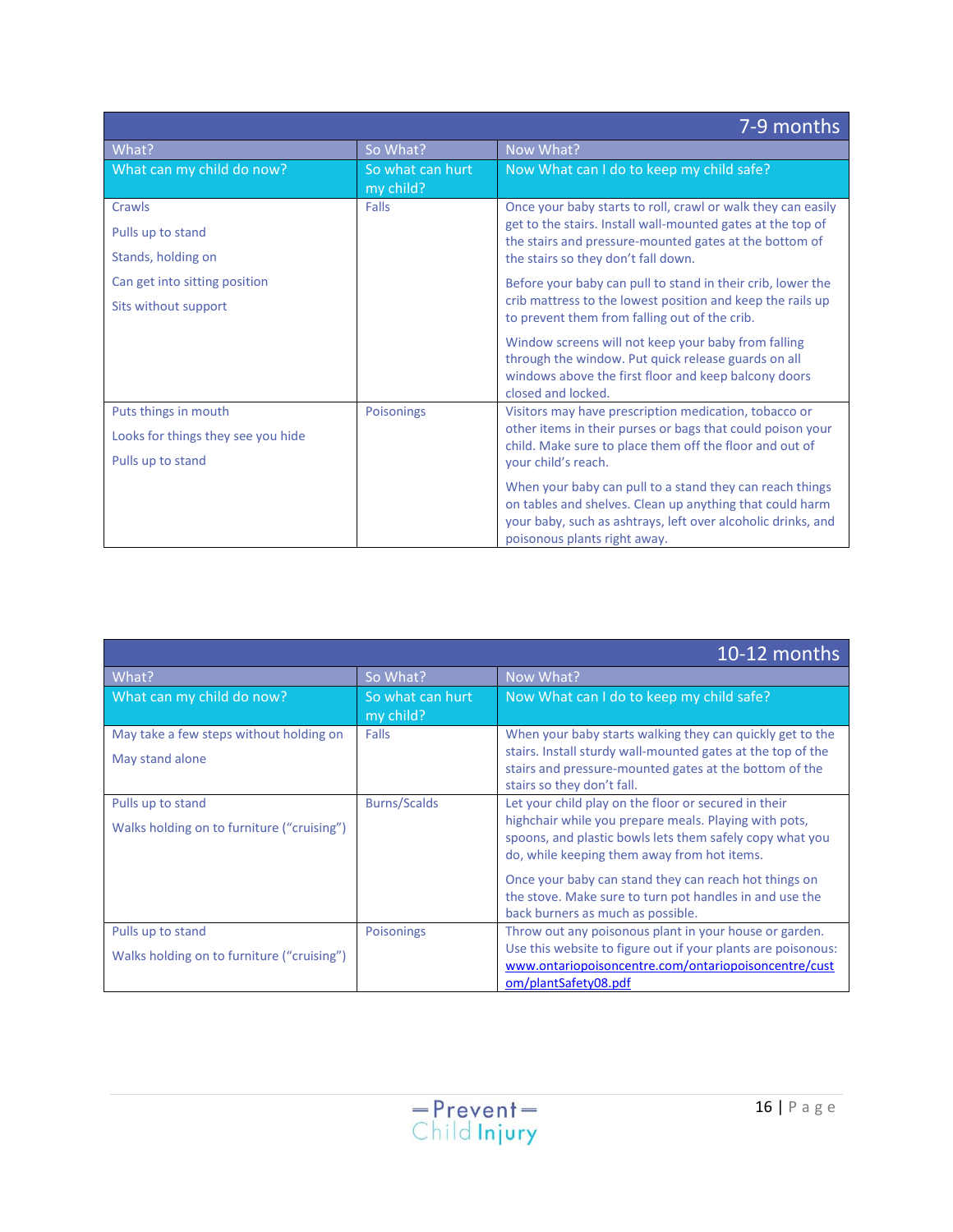|                                                                       |                               | 13-15 months                                                                                                                                                                                                                                                                                                                                                                        |
|-----------------------------------------------------------------------|-------------------------------|-------------------------------------------------------------------------------------------------------------------------------------------------------------------------------------------------------------------------------------------------------------------------------------------------------------------------------------------------------------------------------------|
| What?                                                                 | So What?                      | Now What?                                                                                                                                                                                                                                                                                                                                                                           |
| What can my child do now?                                             | So what can hurt<br>my child? | Now What can I do to keep my child safe?                                                                                                                                                                                                                                                                                                                                            |
| May walk alone<br>May walk up steps and run<br>May start to climb     | Falls                         | Before your child starts to climb, keep drawers closed and<br>locked with latches. This way they cannot use the drawers<br>to climb onto counter tops or furniture.<br>Place chairs and stools away from counters or other high<br>places where your child can climb. This way your child<br>won't be able to reach dangerous things on the counter or<br>fall and hurt themselves. |
| Pulls toys while walking                                              | <b>Burns/Scalds</b>           | Your child can be burned if they touch a hot appliance.<br>Keep cords for electrical appliances such as irons, kettles,<br>and hair straighteners out of reach.                                                                                                                                                                                                                     |
| Explores things in different ways, like<br>shaking, banging, throwing | <b>Poisonings</b>             | There is no such thing as a child proof container. When<br>determined, children can always find a way to get at what<br>is inside. Keep medicine and vitamins locked up and/or<br>out of reach.                                                                                                                                                                                     |

|                                     |                               | 16-18 months                                                                                                                                                                                                                           |
|-------------------------------------|-------------------------------|----------------------------------------------------------------------------------------------------------------------------------------------------------------------------------------------------------------------------------------|
| What?                               | So What?                      | Now What?                                                                                                                                                                                                                              |
| What can my child do now?           | So what can hurt<br>my child? | Now What can I do to keep my child safe?                                                                                                                                                                                               |
| May walk alone                      | Falls                         | When your child starts to climb they can pull furniture                                                                                                                                                                                |
| May walk up steps and run           |                               | such as TV's and bookshelves down on top of themselves.<br>Attach TVs and furniture to the wall so they can't tip onto                                                                                                                 |
| May start to climb                  |                               | vour child.                                                                                                                                                                                                                            |
|                                     |                               | If your home has a balcony, make sure not to leave any<br>furniture on it that your child could use to climb over the<br>railing and keep the door closed and locked at all times.                                                     |
|                                     |                               | Move your child to a toddler bed or mattress on the floor<br>once they can climb out of their crib or become taller than<br>90 cm (35 inches). Children under the age of 6 years<br>should not sleep or play on the top of a bunk bed. |
| Walks alone (now more things are in | <b>Burns/Scalds</b>           | Always keep lighters and matches locked up and out of                                                                                                                                                                                  |
| reach of the child)                 |                               | reach of children. Teach your child that these are not toys.                                                                                                                                                                           |
| Drinks from a cup                   | <b>Poisonings</b>             | Children can be poisoned by both prescription and over                                                                                                                                                                                 |
| Eats from a spoon                   |                               | the counter medications, even vitamins. Always keep all<br>medicines and vitamins locked up and out of reach.                                                                                                                          |
| Walks alone (now more things are in |                               |                                                                                                                                                                                                                                        |
| reach of the child)                 |                               |                                                                                                                                                                                                                                        |

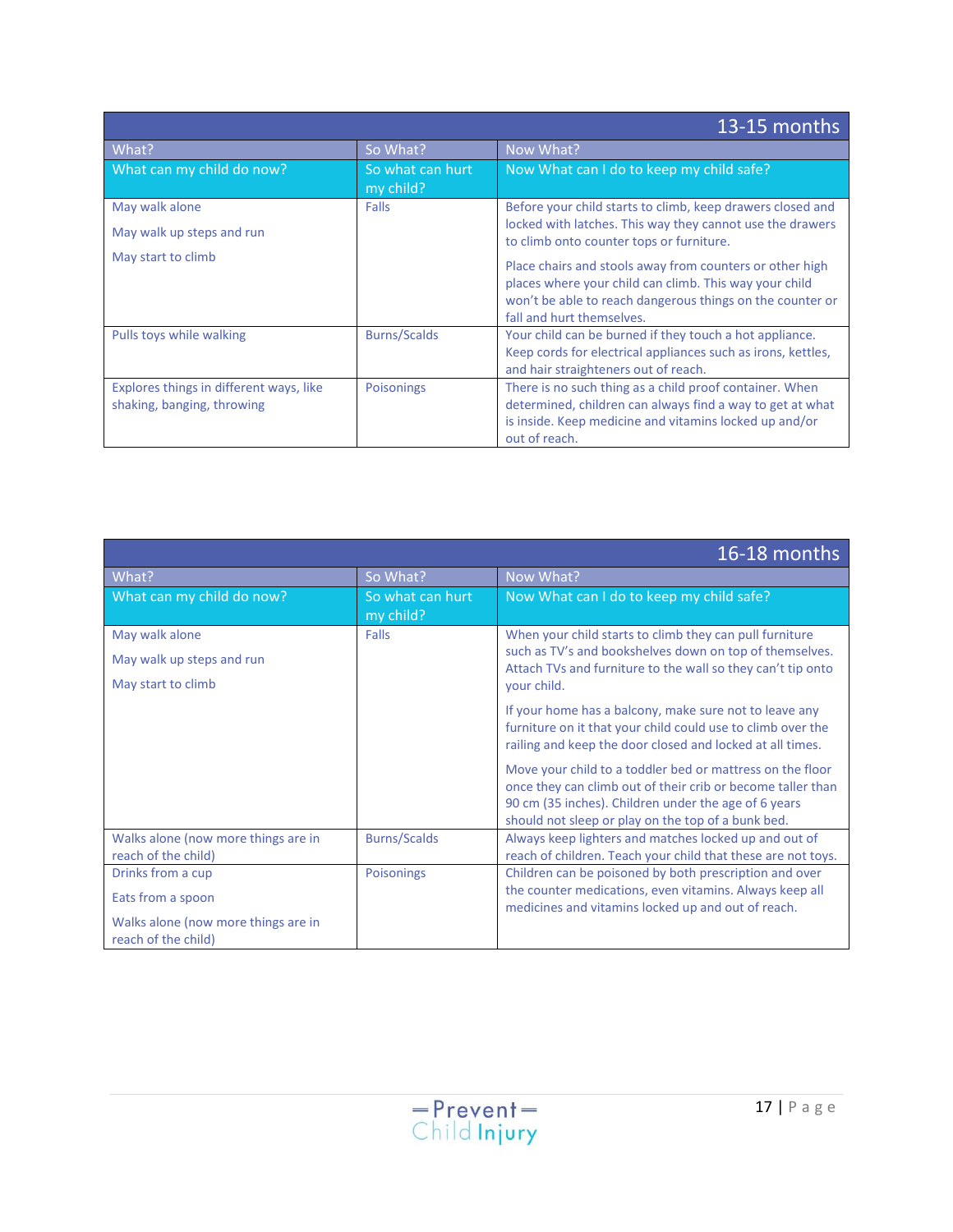|                                                                                                                  |                                    | 19-24 months                                                                                                                                                                                                                                                                                                                                                                                                                                                                                                                                                                                                                                  |
|------------------------------------------------------------------------------------------------------------------|------------------------------------|-----------------------------------------------------------------------------------------------------------------------------------------------------------------------------------------------------------------------------------------------------------------------------------------------------------------------------------------------------------------------------------------------------------------------------------------------------------------------------------------------------------------------------------------------------------------------------------------------------------------------------------------------|
| What?                                                                                                            | So What?                           | Now What?                                                                                                                                                                                                                                                                                                                                                                                                                                                                                                                                                                                                                                     |
| What can my child do now?                                                                                        | So what can hurt<br>my child?      | Now What can I do to keep my child safe?                                                                                                                                                                                                                                                                                                                                                                                                                                                                                                                                                                                                      |
| Begins to run/jump<br>Climbs onto and down from furniture<br>without help<br>Walks up and down stairs holding on | Falls                              | Once your child can open or climb over the stair gate it no<br>longer keeps your child away from the stairs. Take down<br>your baby gates when your child is approximately two<br>years old and teach them how to go up and down the<br>stairs safely using the handrail.<br>Jumping on the bed or couch is dangerous if your child<br>falls off. Once your child starts jumping create fun floor<br>games together and teach them to jump on the floor.<br>When playing outside with your child make sure all<br>personal play sets are on a soft surface such as pea gravel,<br>sand or wood chips. It is dangerous for children under 5 to |
| Climbs onto and down furniture<br>without help<br>Stands on tiptoe                                               | Burns/Scalds/<br><b>Poisonings</b> | play on anything higher than 5 feet off the ground.<br>Now that your child can climb and stand on their tip toes,<br>they can touch things that used to be out of reach.<br>Remove anything that could burn, choke or poison your<br>child or lock them up.                                                                                                                                                                                                                                                                                                                                                                                   |

|                                                    |                               | 25-36 months                                                                                                            |
|----------------------------------------------------|-------------------------------|-------------------------------------------------------------------------------------------------------------------------|
| What?                                              | So What?                      | Now What?                                                                                                               |
| What can my child do now?                          | So what can hurt<br>my child? | Now What can I do to keep my child safe?                                                                                |
| Climbs well                                        | <b>Falls</b>                  | Teach your child to wear a helmet to keep their head safe.                                                              |
| Runs easily                                        |                               | Put a fitted helmet on your child every time they ride a<br>tricycle, go sledding or skate.                             |
| Hops and skips                                     |                               | Your child loves to copy what you do. Show them how to                                                                  |
| Pedals a tricycle (3-wheel bike)                   |                               | go up and down the stairs safely using the handrail.                                                                    |
| Walks up and down stairs, one foot on<br>each step |                               | Before your child starts to climb, keep drawers closed and<br>locked with latches. This way they cannot use the drawers |
|                                                    |                               | to climb onto counter tops or furniture.                                                                                |
| Copies adults and friends                          |                               |                                                                                                                         |
| Screws and unscrews jar lids or turns              | <b>Poisonings</b>             | Calling medicine and vitamins candy can make your child                                                                 |
| door handles                                       |                               | think they can eat them anytime. Instead, use the right                                                                 |
|                                                    |                               | name for all medicines and vitamins.                                                                                    |

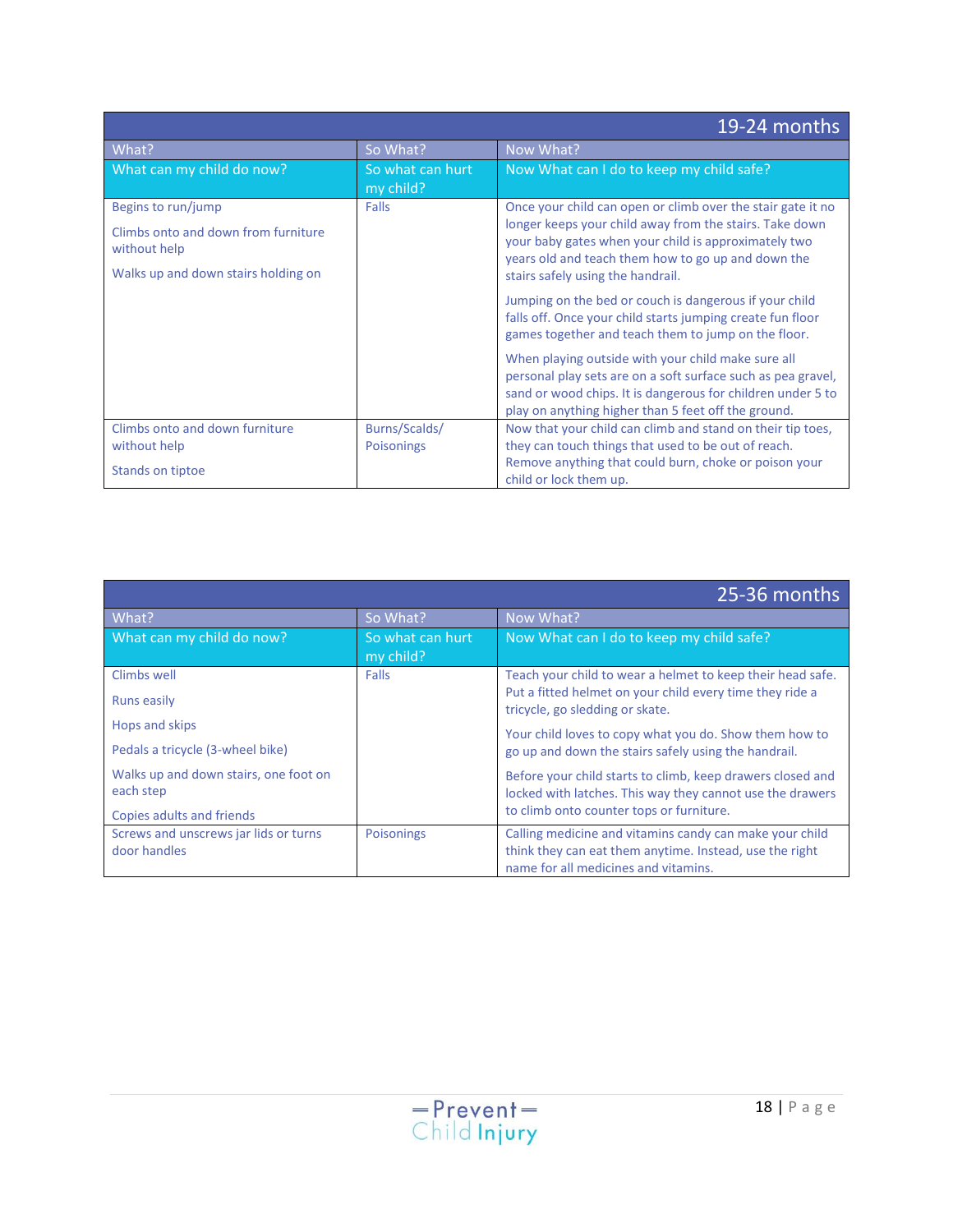# <span id="page-18-0"></span>**Appendix C: Additional Resources in Preparation for Questions**

#### <span id="page-18-1"></span>**Regulated and Unregulated Children's Products**

#### **Regulated Products for Children**

Regulated products are ones that must meet the legislative requirements of the Canada Consumer Product Safety Act before they can be sold or distributed in Canada. These requirements are set out by the government which regulates the manufacturing of the following:

- Baby gates
- Cribs, cradles & basinets
- Hockey helmets and face protectors
- Playpens (Note: These are regulated for play not sleep)
- Strollers

#### **Unregulated Products for Children**

Unregulated products are any products in Canada that are not governed by safety rules or regulations before they are advertised and sold for use in Canada. Therefore, discretion should be used when parents/caregivers are considering these products:

- Activity/play centres
- Cupboard locks
- Door knob covers
- Fresh food feeders
- Highchairs
- Jolly jumpers

#### **Prohibited Products for Children**

Prohibited products are products that are not allowed to be sold, advertised or imported into Canada.

- Baby walkers
- Infant self-feeding devices
- Jequirity beans (red or orange bead-like objects with black ends from tropical areas)
- Yo-yos with long cords
- Balloon blowing kits
- Relight candles
- Lawn darts with elongated tips

For more information, refer to the Canada Consumer Product Safety Act.

<http://www.hc-sc.gc.ca/cps-spc/legislation/acts-lois/ccpsa-lcspc/index-eng.php>

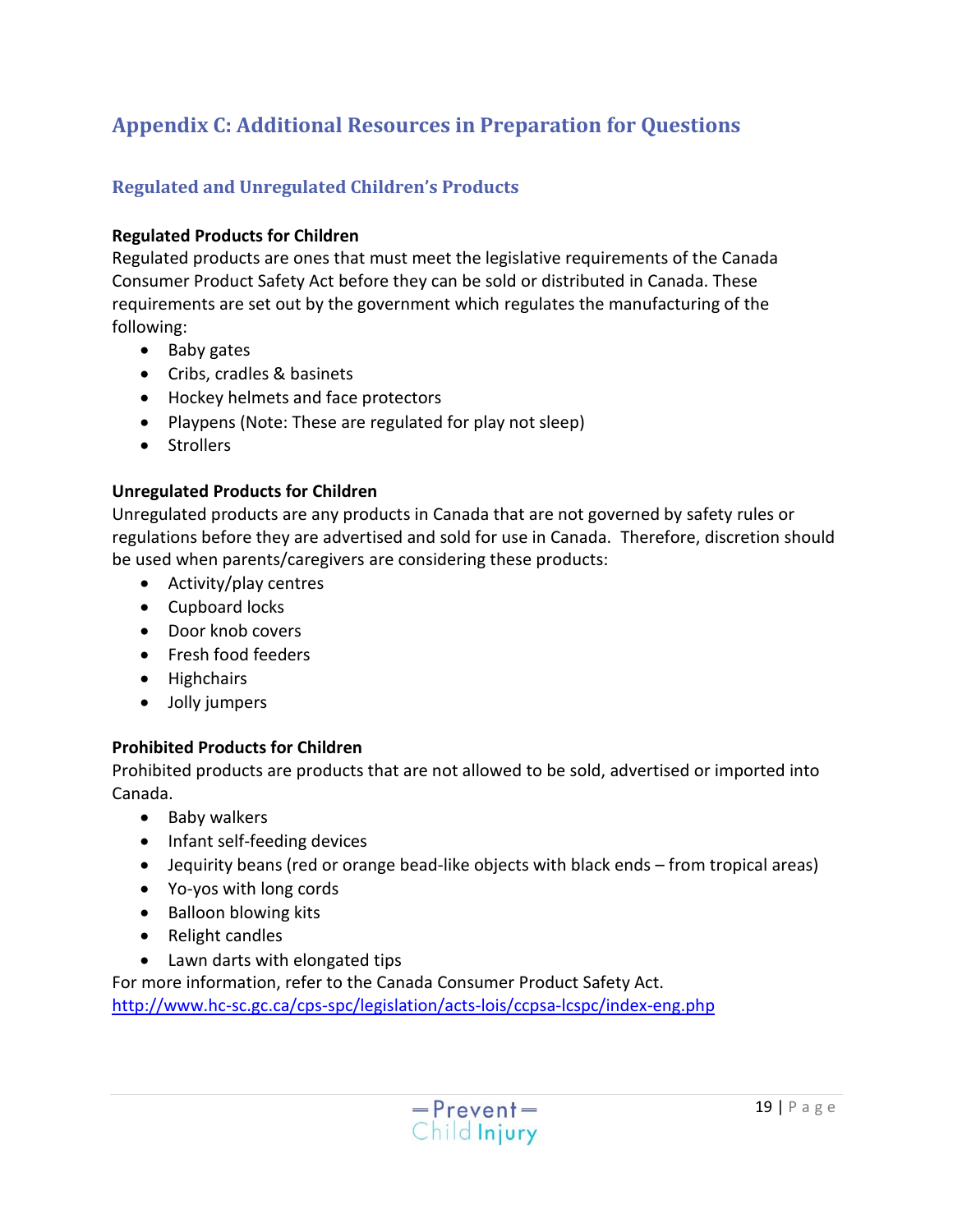#### <span id="page-19-0"></span>**Second-Hand Products**

If parents/caregivers receive a product second-hand, it is recommended that they use it with caution. An assessment of the product, such as the year, number of owners, appearance, and sturdiness should be completed prior to use. Any product that has passed its expiration date or does not meet current safety standards is unsafe and should not be used.

Health Canada recommends that parents/caregivers do not purchase used products for fear of the product being unsafe or over-used. However, this is seen as a cost-savings measure for parents/caregivers and is common practice. Therefore, recommend that parents/caregivers use their own judgment when considering products that are second-hand and refer them to the resources below if they require additional information on specific products.

#### **Expiry Dates**

Please be aware that some regulated products have expiry dates. These expiry dates serve a purpose and can be identified on the product sticker.

Many are unaware that products, especially car seats, expire. This is due to wear and tear of the product which can make it unsafe for use. Car seats are made of plastic, which over time degrades and warps due to the changing conditions it is exposed to. Car seat expiration dates are based on the date of manufacture and not the date of purchase or first use.

#### **Checking Recalls**

Health Canada also helps protect the public by posting updates on potential or current safety hazards with any consumer product. It is important to advise parents/caregivers to check for recalls, advisories and safety alerts on products in order to keep their child and everyone free from injury.

If a recall does occur, let parents/caregivers know that they need to check online to verify they have the product in question (e.g., model, year, etc.) and should then proceed to follow what is outlined in the manufacturer's instructions. Advise parents/caregivers not to give the product to someone else because if it is unsafe for them, it is unsafe for everyone to use. Make sure to also advise them to dispose of the product in a safe manner.

To stay informed, recommend to parents that they can register for updates about product recalls through the Health Canada website.

For more information, refer to Health Canada:

- Safety of Second Hand Products [http://www.hc-sc.gc.ca/cps](http://www.hc-sc.gc.ca/cps-spc/pubs/cons/info_secondhand-produits-eng.php)[spc/pubs/cons/info\\_secondhand-produits-eng.php](http://www.hc-sc.gc.ca/cps-spc/pubs/cons/info_secondhand-produits-eng.php)
- Recalls and Alerts<http://www.hc-sc.gc.ca/index-eng.php>

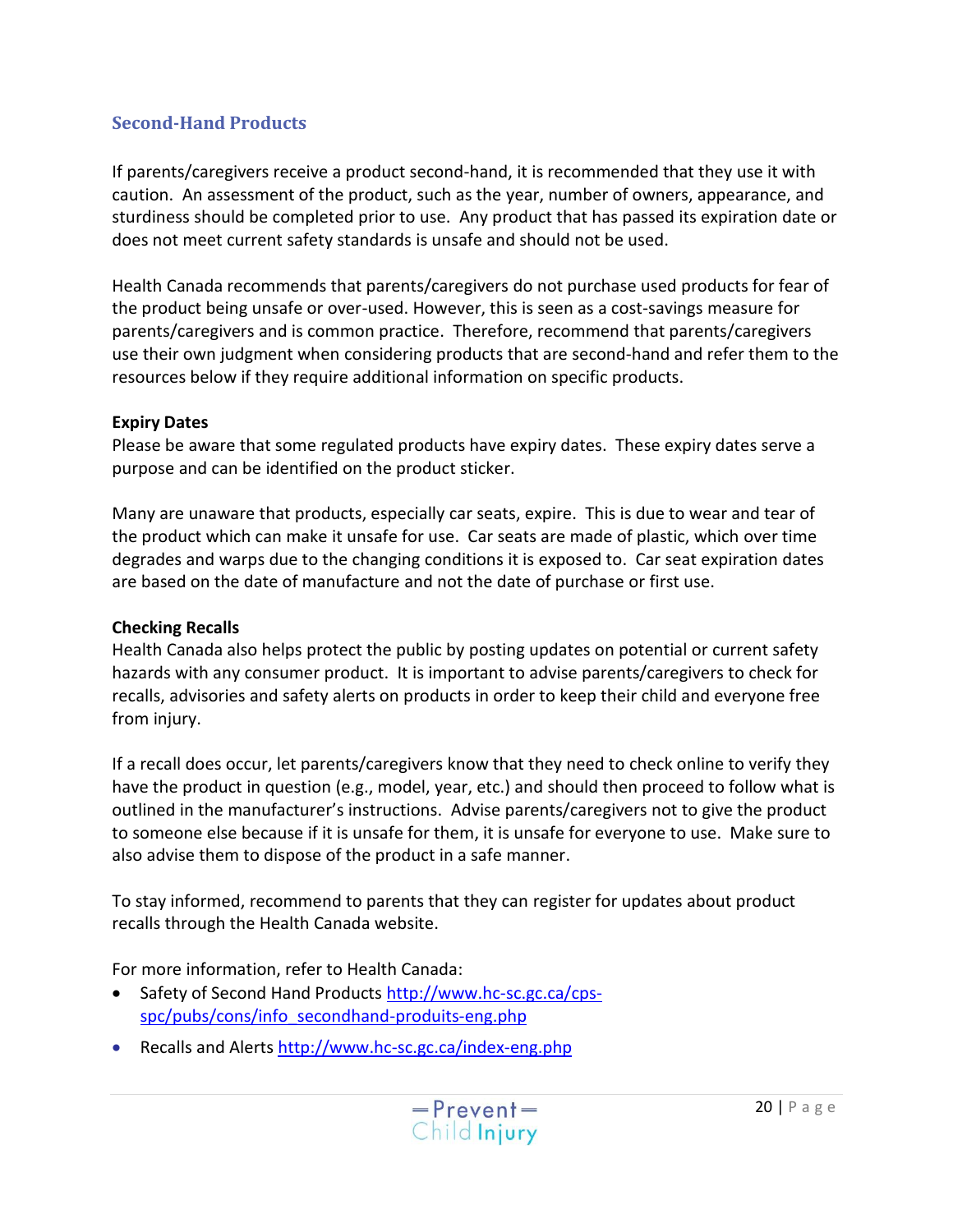#### <span id="page-20-0"></span>**Ways to Inform Parents/Caregivers that Childhood Injuries are Preventable**

#### **Barriers to Childhood Injury Prevention**

- 1. Parental views about injury prevention (e.g., feel it is "just a part of growing up" or other misconceptions)
- 2. Time pressures
- 3. Not understanding the real risks
- 4. Not understanding the stages of childhood development

#### **Overcoming these Barriers**

(Adapted by the Department of Children, Schools and Families, 2009)

- 1. Small and simple steps can help protect a child from preventable injuries. All they need to know is what the most common and serious risks are, and the small things they can do to avoid them.
- 2. Many of these steps cost little to no money and can easily fit into busy lives. These include things like using a spill proof lid on their cup of tea or coffee and always strapping their child into their car seat or high chair.
- 3. Explain that building small steps to safety into their everyday routine means that these habits will become second nature and not forgotten.
- 4. Help parents/caregivers understand that babies and toddlers often make sudden breakthroughs in their physical development, which can open up new safety hazards around the home. Using the **"What, So What, Now What"**, strategy can help parents/caregivers assess what new skills their child is developing and the steps they should take to guide them in reducing their child's risk for injury.

#### **Room by Room Checks**

It is important to complete room by room checks to make sure their home is safe for their child. When performing these safety checks, encourage parents/caregivers to follow the steps below:

- 1. Put yourself at your child's level
- 2. Use the **"What, So What, Now What"** saying to help you recognize any hazards or safety concerns
- 3. Make the necessary changes or adjustments to keep your child safe. Continue to do this for each room in your home; even the basement